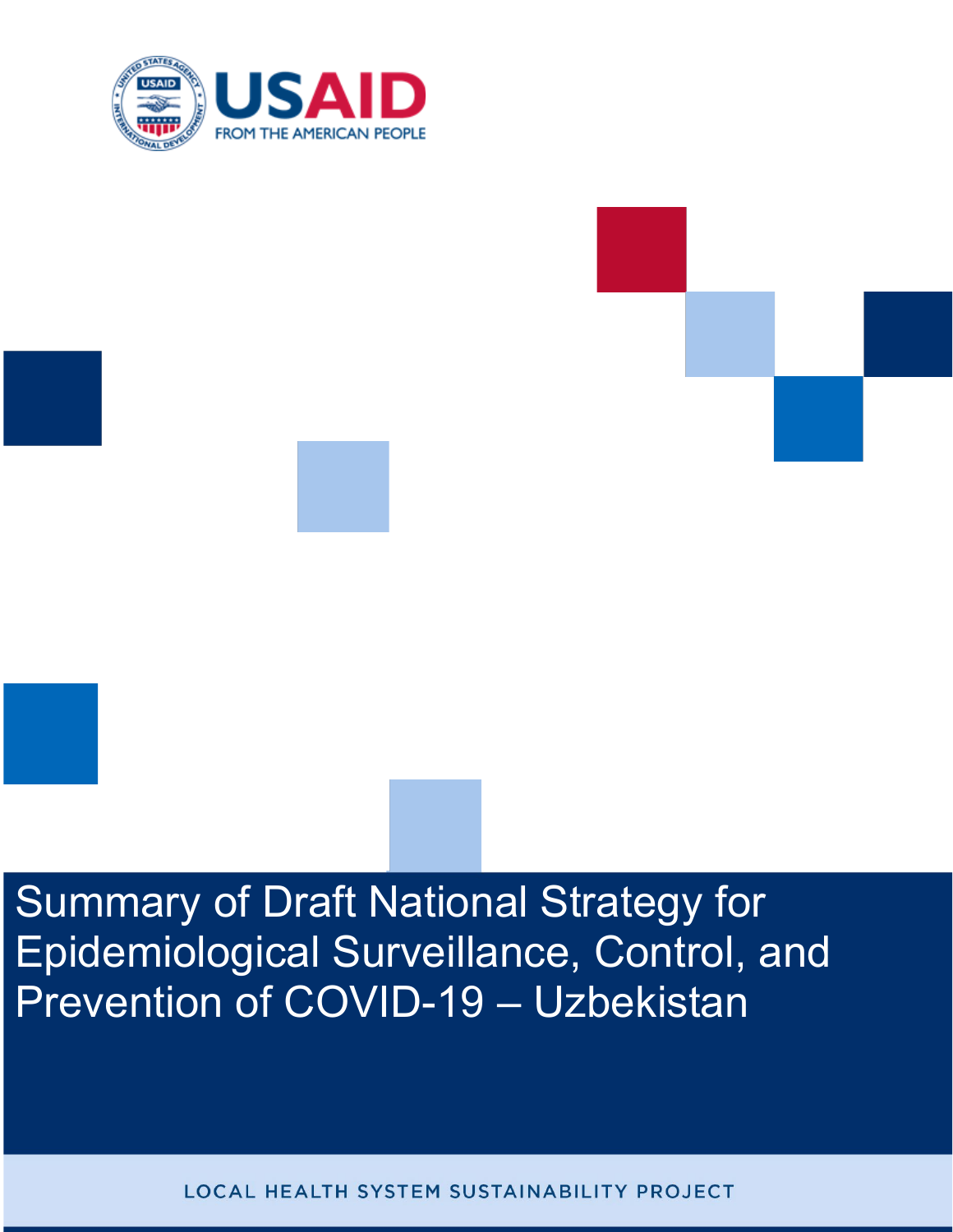

## **Local Health System Sustainability Project**

The Local Health System Sustainability Project (LHSS) under the USAID Integrated Health Systems IDIQ helps low- and middle-income countries transition to sustainable, self-financed health systems as a means to support access to universal health coverage. The project works with partner countries and local stakeholders to reduce financial barriers to care and treatment, ensure equitable access to essential health services for all people, and improve the quality of health services. Led by Abt Associates, the five-year project will build local capacity to sustain strong health system performance, supporting countries on their journey to self-reliance and prosperity.

**Date:** February 2022

**Submitted to:** Scott Stewart, Task Order Contracting Officer's Representative, USAID Bureau for Global Health, Office of Health Systems

**USAID Contract No:** 7200AA18D00023 / 7200AA19F00014

*This report was made possible by the support of the American people through the United States Agency for International Development (USAID). The contents are the sole responsibility of the authors and do not necessarily reflect the views of USAID or the United States government.*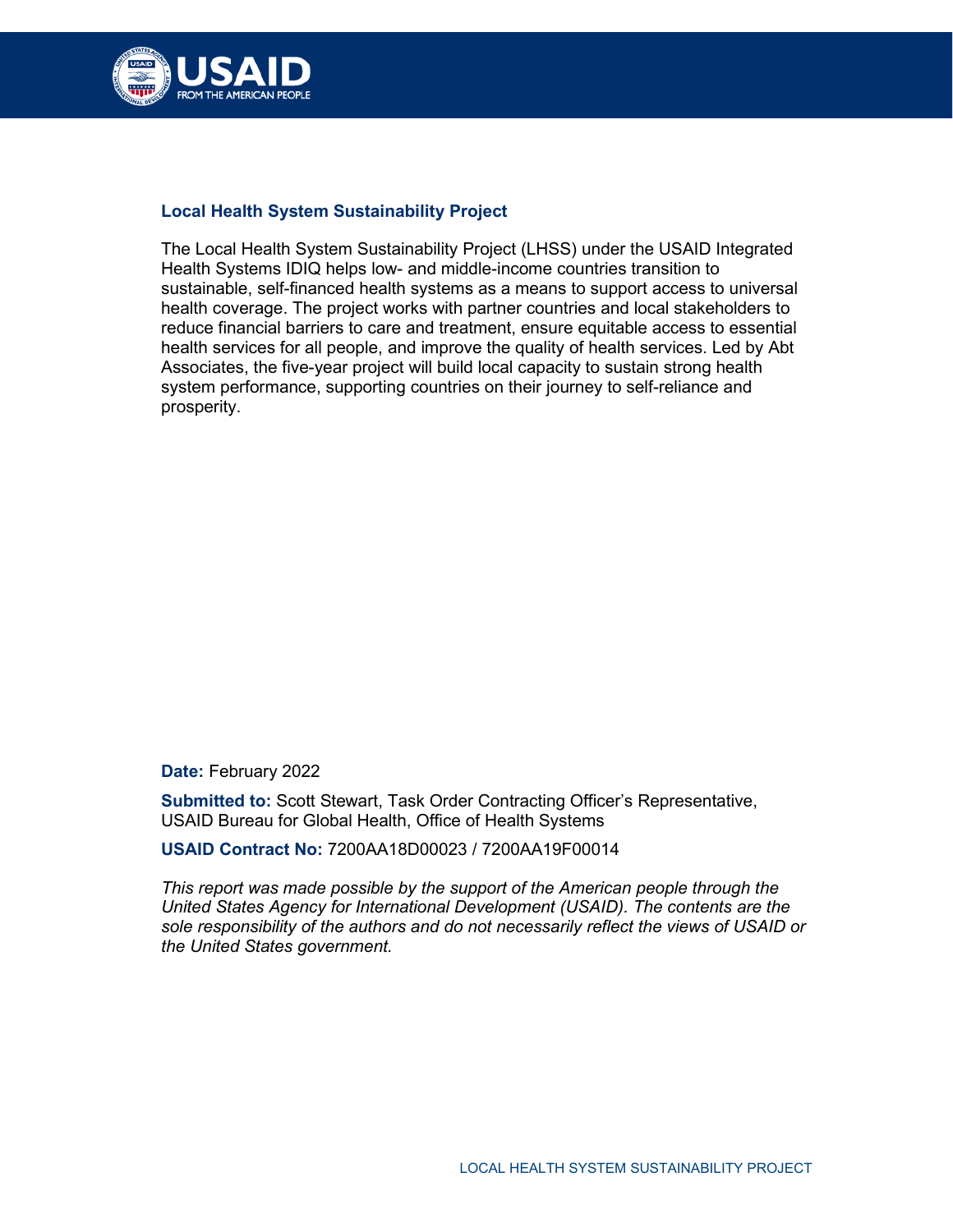# **Contents**

| Pillar 3: Surveillance, Rapid Response Teams, and Case Investigation  10 |  |
|--------------------------------------------------------------------------|--|
|                                                                          |  |
|                                                                          |  |
|                                                                          |  |
|                                                                          |  |
|                                                                          |  |
|                                                                          |  |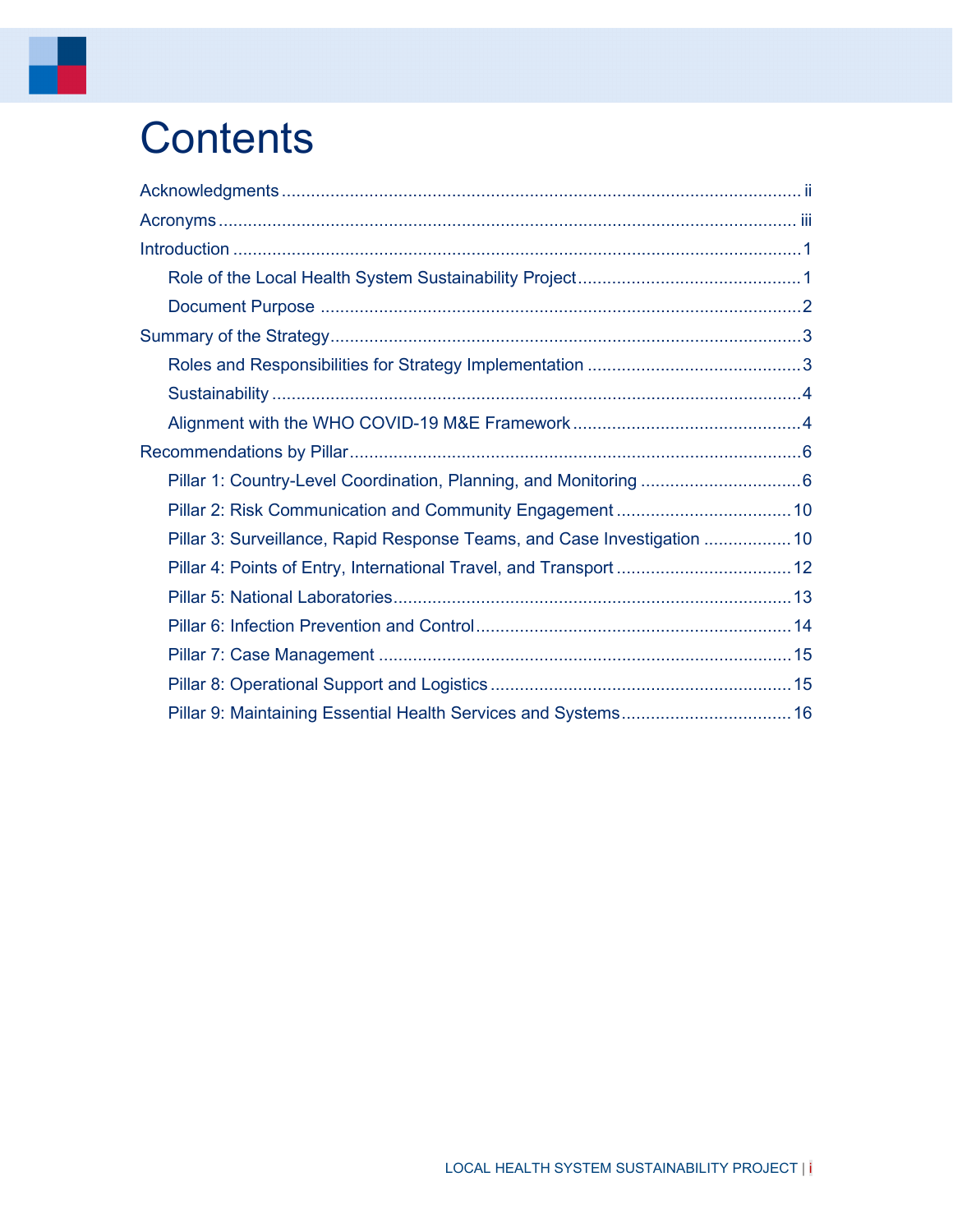# <span id="page-3-0"></span>Acknowledgments

LHSS expresses gratitude to the management and employees of the Service of Sanitary and Epidemiological Welfare and Public Health (SESW&PH) of the Republic of Uzbekistan and other organizations who contributed to the preparation of this document and took an active part in data collection, technical working groups, and meetings:

- Ikramov R.N. Head of the Department of Epidemiology and Prevention of Infectious Diseases, SESW&PH
- Kudasheva L.V., PhD Head of the Epidemiological Department, SESW&PH
- Karshieva N.Z. Chief Specialist of the Department of Especially Dangerous Infections of the SESW&PH
- Razhabov G.Kh. Phd Chief Specialist of the Epidemiological Department, SESW&PH
- Rajapbaeva G.P. Chief Specialist of the Department of Especially Dangerous Infections, SESW&PH
- Valieva N.F. Chief Specialist of the Organizational, Control and Information and Analytical Department, SESW&PH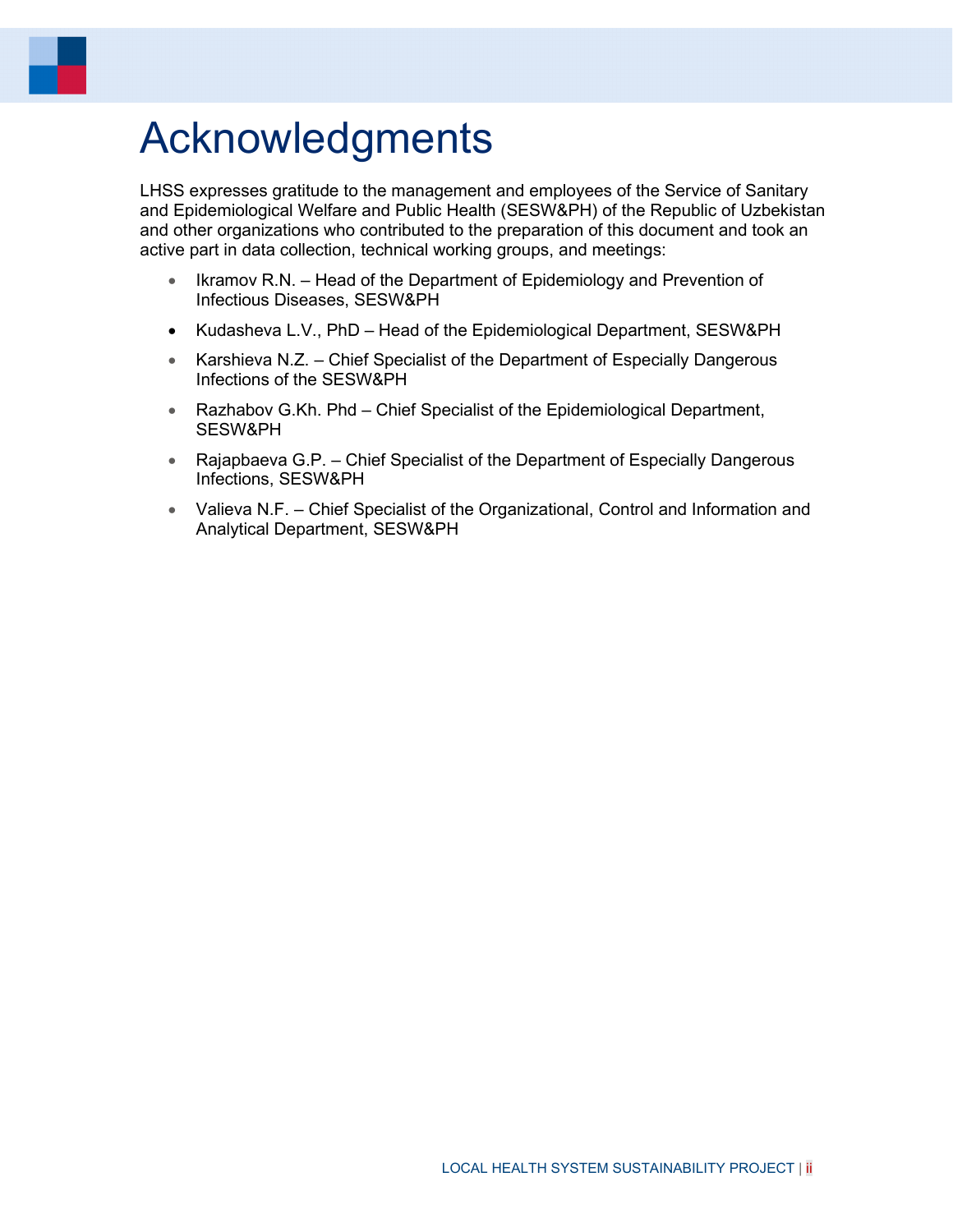# <span id="page-4-0"></span>Acronyms

۰

| <b>CDC</b>   | U.S. Centers for Disease Control and Prevention                                                                          |
|--------------|--------------------------------------------------------------------------------------------------------------------------|
| COVID-19     | Coronavirus disease                                                                                                      |
| GoU          | Government of Uzbekistan                                                                                                 |
| <b>IPC</b>   | Infection prevention and control                                                                                         |
| <b>LHSS</b>  | Local Health System Strengthening Project                                                                                |
| M&E          | Monitoring and evaluation                                                                                                |
| MoH          | Ministry of Health                                                                                                       |
| <b>PCR</b>   | Polymerase chain reaction                                                                                                |
| <b>PHC</b>   | Primary health care                                                                                                      |
| <b>PPE</b>   | Personal protective equipment                                                                                            |
| <b>RES</b>   | Routine epidemiological surveillance                                                                                     |
| SARS-CoV-2   | Severe acute respiratory syndrome coronavirus 2                                                                          |
| SESW&PH      | Service of Sanitary and Epidemiological Welfare and Public Health<br>(formerly the Sanitary and Epidemiological Service) |
| SOP          | Standard operating procedure                                                                                             |
| Strategy     | National Epi-Surveillance Strategy and Three-Year Roadmap (draft)                                                        |
| <b>WHO</b>   | <b>World Health Organization</b>                                                                                         |
| <b>USAID</b> | United States Agency for International Cooperation                                                                       |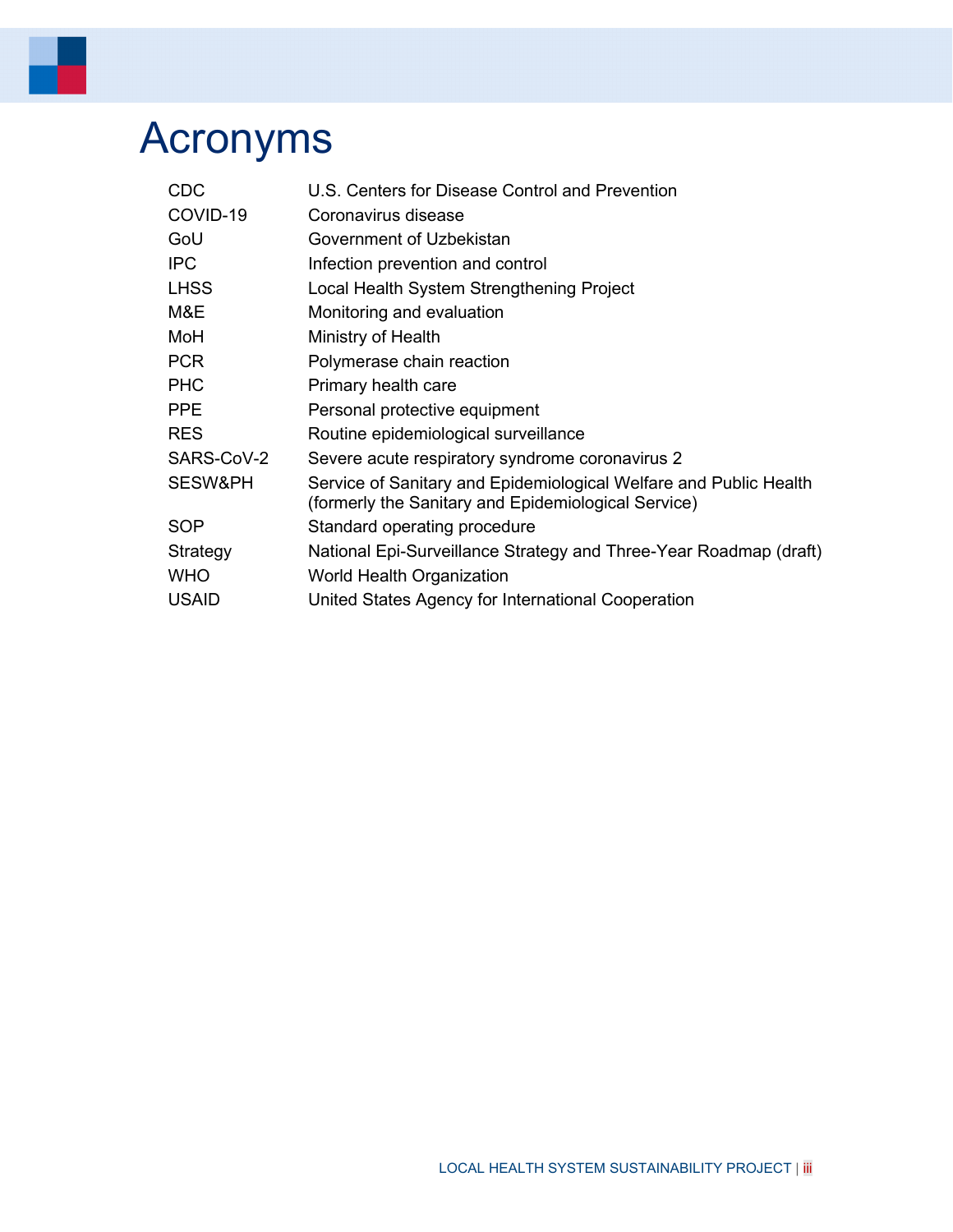# <span id="page-5-0"></span>Introduction

Uzbekistan adopted a policy of active containment of coronavirus disease 2019 (COVID-19) beginning with the official detection of the country's "patient zero" on March 15, 2020.<sup>1</sup>

Countering the pandemic is an interdepartmental responsibility that requires coordination between the Ministry of Health (MoH) and other ministries, as COVID-19 affects public health, safety, and the economy. As in many other countries, Uzbekistan adopted public health and social well-being measures to reduce the spread of COVID-19. This includes preventive measures for domestic and international travel, public events, and individual safety, and other practices recommended by the World Health Organization (WHO).

Specific to COVID-19 epidemiological surveillance, Uzbekistan has set the following objectives:

- Prompt identification, isolation, testing, and management of suspected cases
- Detection and containment of COVID-19 clusters/outbreaks, including among vulnerable groups such as hospital patients, medical staff, and people living in nursing homes, social hostels, and the penitentiary system
- Contact tracing and monitoring
- Implementing targeted control measures while ensuring safe resumption of economic and social activities
- Assessing the impact of the pandemic on the wider health system
- Monitoring long-term epidemiological trends and the evolution of COVID-19
- Studying the co-circulation of viruses, including COVID-19, influenza, and other viruses that cause respiratory infections

# <span id="page-5-1"></span>**Role of the Local Health System Sustainability Project**

The Local Health System Sustainability Project (LHSS) initiated interventions in Uzbekistan in April 2020 in response to a request USAID received from the Ministry of Investment and Foreign Trade on behalf of the MoH. In February 2021, LHSS completed an assessment of Uzbekistan's epidemiological surveillance system, including the country's capacity to forecast/plan, its laboratory efficiency, and its communication infrastructure across different areas of the health system.[2](#page-5-3) LHSS also reviewed pertinent regulations and international donor coordination during the pandemic.

Findings revealed low human resource capacity, unclear communication pathways and processes for sharing responsibilities, an absence of predictive analytics, unclear or inefficient standard operating procedures (SOPs), and an inefficient system for monitoring and quality assurance.

Drawing from the assessment findings, LHSS worked with GoU counterparts and implementing partners to develop the draft National Strategy for Epidemiological Surveillance, Control, and Prevention of COVID-19 and Three-Year Roadmap (hereafter referred to as the "Strategy"). The Strategy provides recommendations to strengthen the surveillance and rapid response system

<span id="page-5-2"></span><sup>1</sup> The first case of coronavirus infection has been identified in Uzbekistan (Interfax.ru, 15 March 2020) <https://www.interfax.ru/world/699172>

<span id="page-5-3"></span><sup>&</sup>lt;sup>2</sup> Study of the Current State COVID-19 Epidemiologic Surveillance System in the Republic of Uzbekistan (LHSS)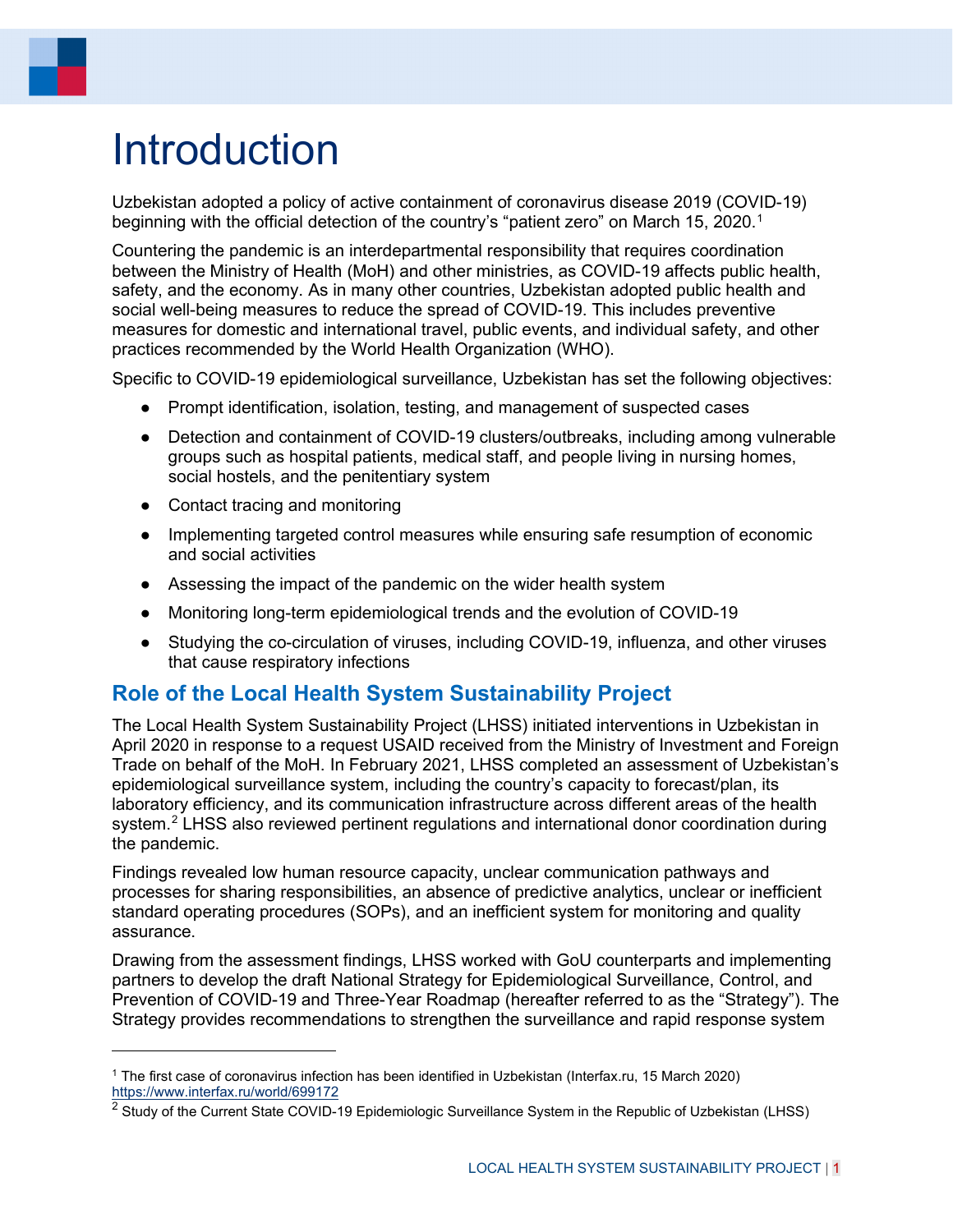and enhance the GoU's ability to advance best practices and high-quality infectious disease surveillance strategies.

Developing the Strategy included consultations with MoH staff and regional epidemiologists and was conducted in coordination with the U.S. Centers for Disease Control and Prevention (CDC), the MoH's Service of Sanitary and Epidemiological Welfare and Public Health (SESW&PH), WHO, and USAID Uzbekistan to avoid duplication of efforts and ensure MoH ownership of the activity. The MoH approved the Strategy in July 2021.

# <span id="page-6-0"></span>**Document Purpose**

This document summarizes the Strategy's recommendations for the epidemiological surveillance, control, and prevention of COVID-19 in Uzbekistan for 2021–2023, aligned with the pillars in the WHO COVID-19 Monitoring and Evaluation (M&E) Framework. A full-length version of the MOH-approved Strategy will be available on the SESW&PH website. $^3$  $^3$ 

<span id="page-6-1"></span><sup>&</sup>lt;sup>3</sup> See [http://www.sanepid.uz/ru/category/xalqaro-loyihalar.](http://www.sanepid.uz/ru/category/xalqaro-loyihalar) At this time, publication of the Strategy is still pending written permission from the Minister of Health.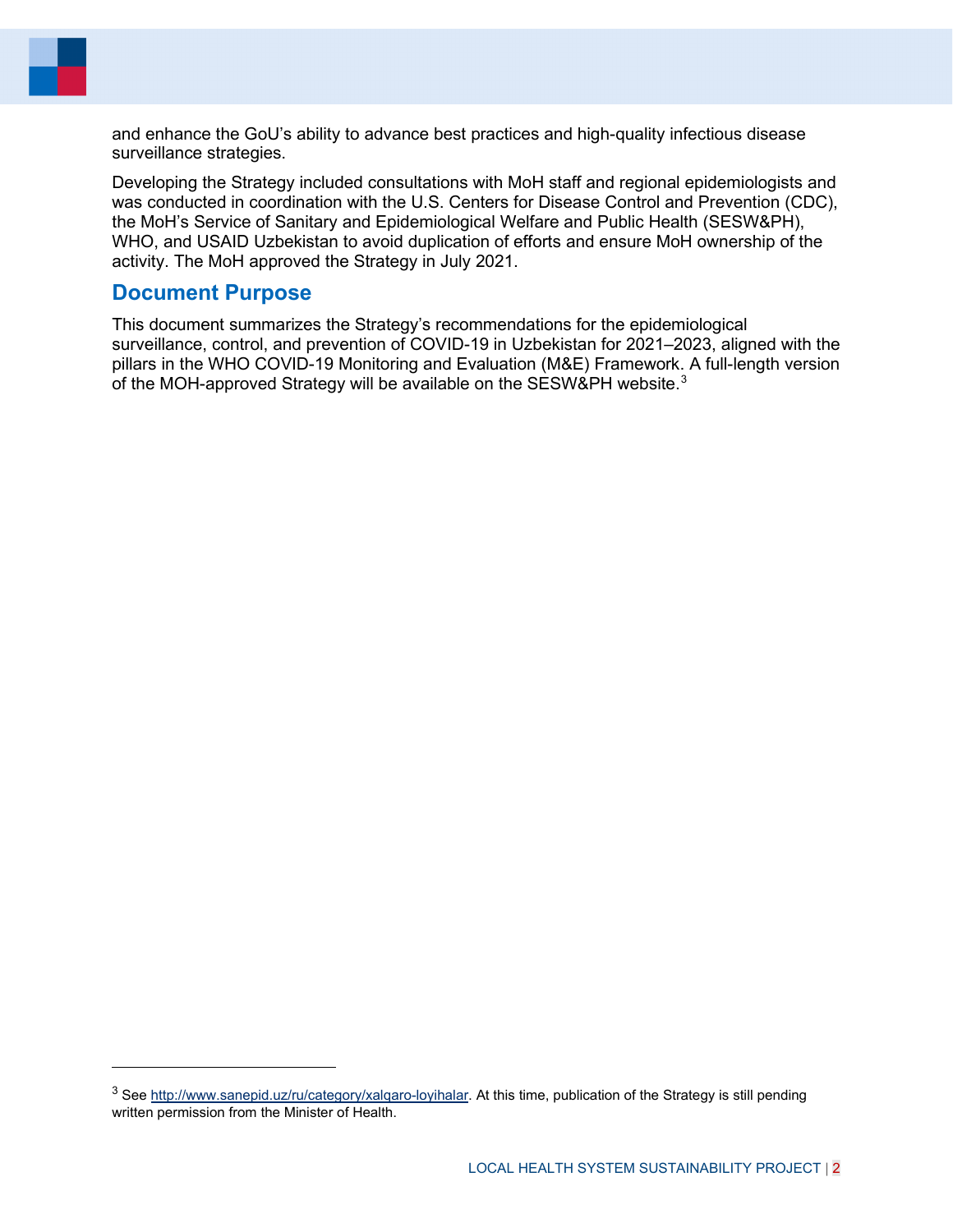# <span id="page-7-0"></span>Summary of the Strategy

The Strategy aims to provide foundational evidence for organizing GoU initiatives to counter the pandemic and aligns with the country's goals: "To achieve a reduction in the transmission of SARS-CoV-2 [severe acute respiratory syndrome coronavirus], thereby limiting morbidity and mortality, and to ensure the sustainable functioning of the economic and social activities of the Republic."

This Strategy offers a multisectoral approach and recommendations that aim to reduce the spread of COVID-19, strengthen coordination and leadership during the COVID-19 pandemic and for future, emerging pandemics, and improve the GoU's ability to conduct sentinel epidemiological surveillance. The recommendations were developed for consideration by the Special Republican Commission, the entity responsible for Strategy implementation.

To ensure alignment with WHO-established global best practices, Strategy creation was consultative process with partner organizations, including the WHO; the CDC; the International Federation of the Red Cross under the Sustainable Technical and Analytical Resources Project, known as "STAR"; and GoU ministries and departments.

# <span id="page-7-1"></span>**Roles and Responsibilities for Strategy Implementation**

As mentioned above, the COVID-19 response requires an interdepartmental response, close coordination, and optimal access to data for informed decision-making. The LHSS assessment identified a need to enhance coordination, monitoring, and supervision among key GoU ministries<sup>[4](#page-7-2)</sup> involved in COVID-19 efforts. To address this need, the Strategy outlines roles and responsibilities for the following institutions:

- The Special Republican Commission, headed by the Prime Minister, is responsible for coordinating implementation of recommendations with SESW&PH and other ministries. This Commission was established by presidential decree on January 29, 2020, to prepare a program for preventive measures to address the spread of COVID-19.[5](#page-7-3). While preventative measures were developed, there have been challenges with developing a unified strategy.
- Monitoring and supervision of the Strategy's implementation lies with a specialized commission within SSEW&PH's Headquarters, headed by the Chief State Sanitary Doctor.
- The Central Office of the SESW&PH is responsible for organizing epidemiological surveillance, collecting and analyzing epidemiological data, developing regulatory documents on epidemiological surveillance, and issuing recommendations for decision makers.
- The SESW&PH also shares policies with other agencies and ministries, $6$  who are engaged in specialized epidemiological surveillance for boarding schools, nursing

<span id="page-7-2"></span><sup>&</sup>lt;sup>4</sup> Study of the Current State of the COVID-19 Epidemiologic Surveillance System in the Republic of Uzbekistan (LHSS) diagrams 2 and 3.<br><sup>5</sup> Decree of the President of the Republic of Uzbekistan No. R-5537, dated 29 January 2020, "On the formation of a

<span id="page-7-3"></span>special republican commission but preparing a program of measures to prevent the import and spread of a new type of coronavirus in the Republic of Uzbekistan."

<span id="page-7-4"></span><sup>&</sup>lt;sup>6</sup> Study of the Current State COVID-19 Epidemiologic Surveillance System in the Republic of Uzbekistan (LHSS), diagrams 2 and 3.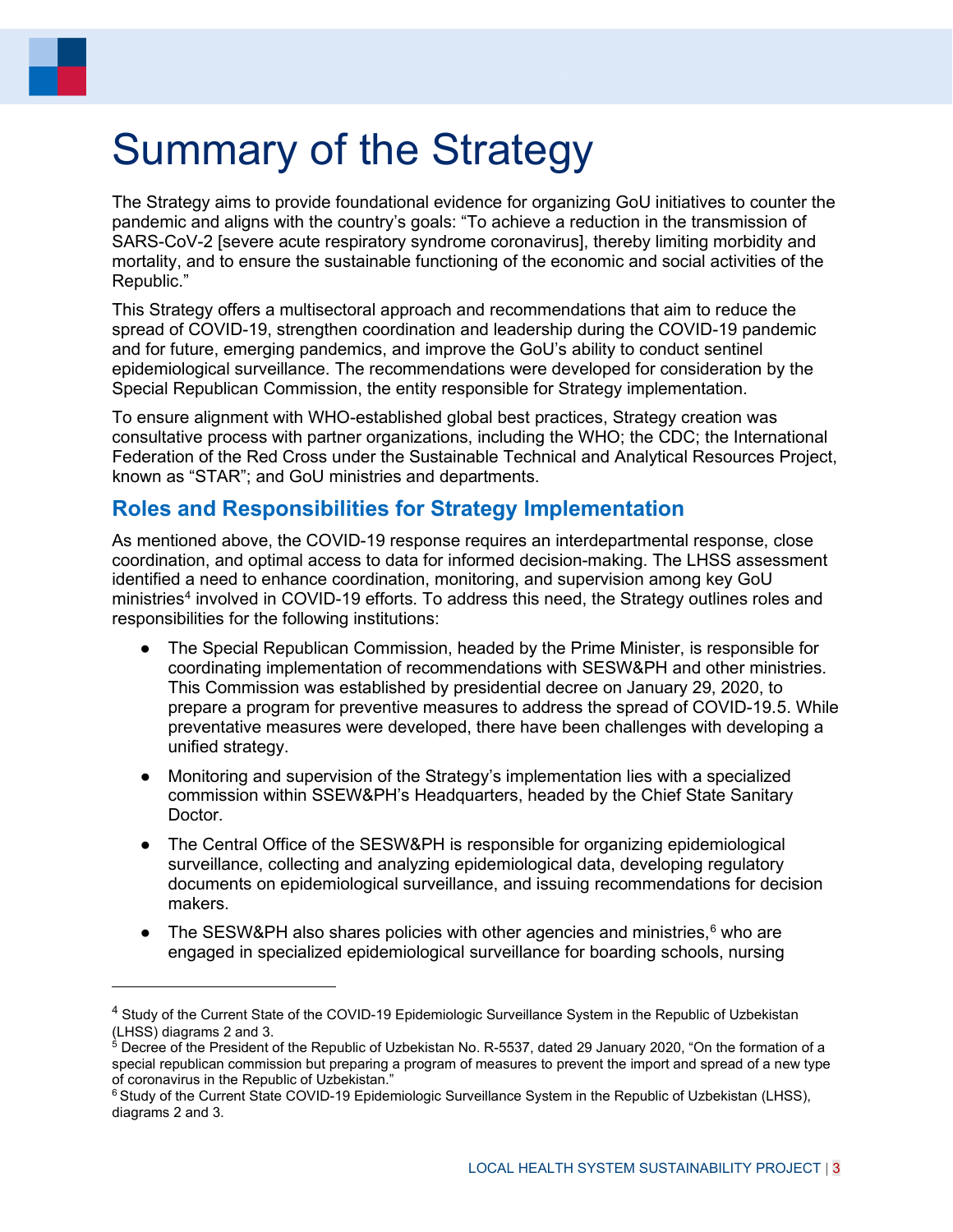homes, military contingents, the penitentiary system, and surveillance where large numbers of people may congregate (public events, mass transport, workplaces, and educational institutions).

# <span id="page-8-0"></span>**Sustainability**

Improving Uzbekistan's epidemiological surveillance system has support at the highest levels of government, including the President.<sup>[7](#page-8-2)</sup> According to established practice, the Central Office of the SESW&PH determines key issues related to epidemiological surveillance and COVID-19 prevention, which are shared with the MoH and, through the ministry, with the Special Republican Commission. The Commission's decisions are binding on all ministries and departments.<sup>[8](#page-8-3)</sup> However, recommendations need to be funded, planned for, implemented and monitored in order to be sustainable.

# <span id="page-8-1"></span>**Alignment with the WHO COVID-19 M&E Framework**

The Strategy aligns with the WHO COVID-19 M&E Framework, used to assess performance and support the analysis of progress against the WHO COVID-19 Strategic Preparedness and Response Plan. The M&E Framework is organized around three dimensions:

- Geographical scope;
- Planning and monitoring needs; and

**WHO Pillar Activity Areas**

• Pillars, representing thematic areas under which indicators or activities can be grouped

The pillars of the M&E Framework serve as the structure for organizing the Strategy's proposed activities. The table below lists the nine WHO pillars and associated activity areas, followed by recommendations in the Strategy, organized around the relevant pillars.

| <b>VVITU PIIIE</b>                                            | <b>ACTIVITY ALGAS</b>                                                                                                                                                                                                                                                           |
|---------------------------------------------------------------|---------------------------------------------------------------------------------------------------------------------------------------------------------------------------------------------------------------------------------------------------------------------------------|
| 1. Country-level<br>coordination, planning,<br>and monitoring | • Responsible organizations' powers and coordination<br>• Legal and regulatory framework for the national<br>epidemiological surveillance system<br>• Procedures for data collection and epidemiological<br>analysis<br>• Monitoring and supervision of strategy implementation |
| 2. Risk communication<br>and community<br>engagement          | • COVID-19 prevention among the general population                                                                                                                                                                                                                              |

<span id="page-8-2"></span><sup>7</sup> Presidential Decree No. 4649, dated March 26, 2020, "On additional measures to prevent the widespread spread of coronavirus infection in the Republic of Uzbekistan"; and Presidential Decree No. 4790, dated July 27, 2020, "On measures to organize the activities of the service for sanitary and epidemiological welfare and public health of the Republic of Uzbekistan."

<span id="page-8-3"></span><sup>&</sup>lt;sup>8</sup> Regulations on the Service for Sanitary and Epidemiological Welfare and Public Health (Appendix N3 PP-4790)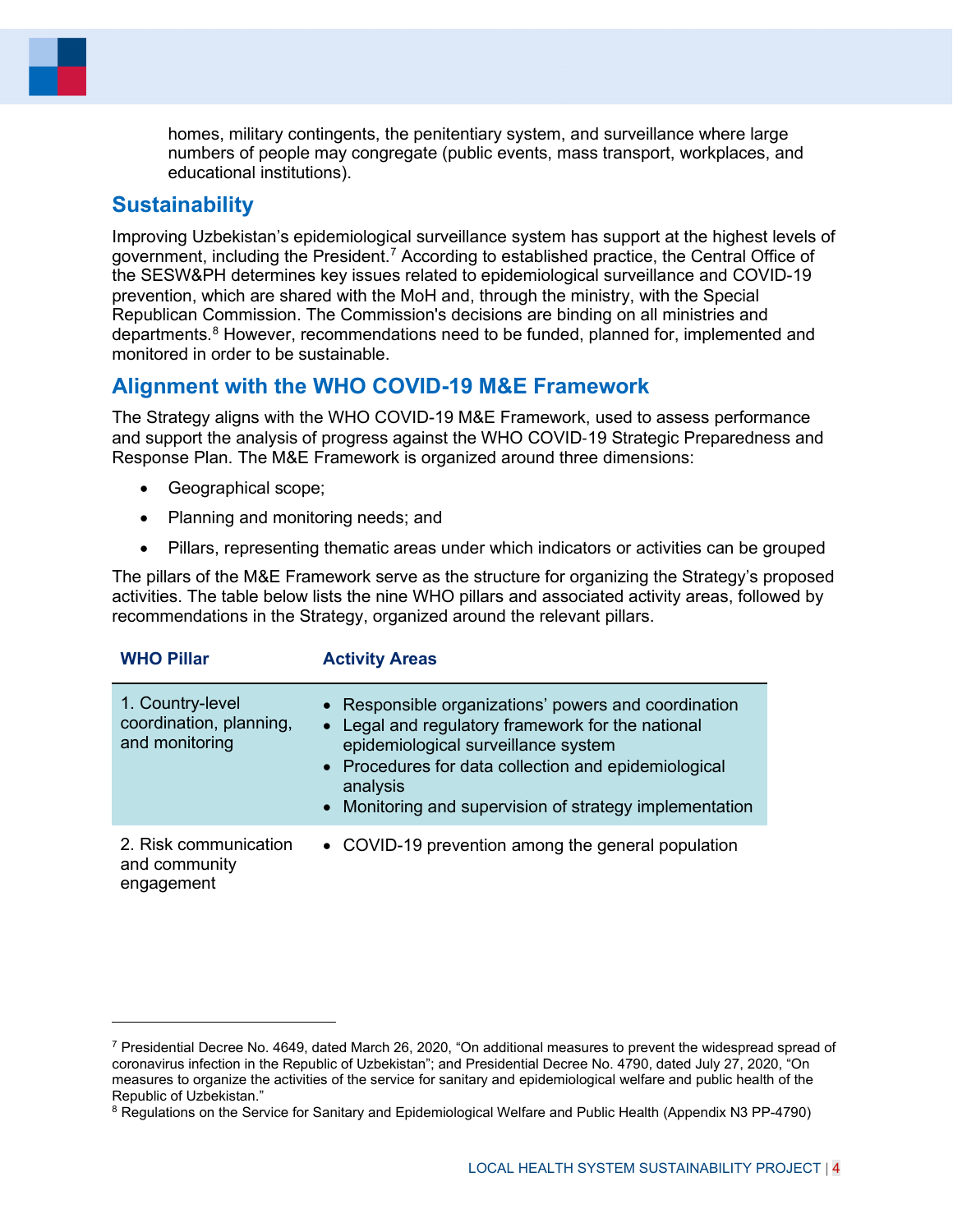| <b>WHO Pillar</b>                                                   | <b>Activity Areas</b>                                                                                                                                                                                                                                                 |
|---------------------------------------------------------------------|-----------------------------------------------------------------------------------------------------------------------------------------------------------------------------------------------------------------------------------------------------------------------|
| 3. Surveillance, rapid<br>response teams, and<br>case investigation | Stages of emergency and spread of new respiratory<br>pathogens<br>• Strengthening Uzbekistan's COVID-19<br>epidemiological surveillance system<br>Procedures for detecting and registering new COVID-<br>$\bullet$<br>19 cases<br><b>Contact tracing</b><br>$\bullet$ |
| 4. Points of entry,<br>international travel, and<br>transport       | • Points of entry, international travel, and transport<br>*CDC and SSEW&PH have developed and are<br>implementing activities related to travel, transport, and<br>cross border control.*                                                                              |
| 5. National laboratories                                            | Organization of laboratory diagnostics to strengthen<br>$\bullet$<br>epidemiological surveillance                                                                                                                                                                     |
| 6. Infection prevention<br>and control                              | • Ensuring safe and efficient flow of patients<br>Prevention of COVID-19 among health workers, EC<br>and UMO in hospitals                                                                                                                                             |
| 7. Case management                                                  | • No associated activities. Case management is not a<br>focus area for the Strategy.                                                                                                                                                                                  |
| 8. Operational support<br>and logistics                             | Assessment of the readiness of hospitals to work with<br>$\bullet$<br>COVID-19                                                                                                                                                                                        |
| 9. Maintaining essential<br>health services and<br>systems          | Strengthening human resources<br>Financing<br>$\bullet$<br>Managing risks and threats to strategy implementation                                                                                                                                                      |

÷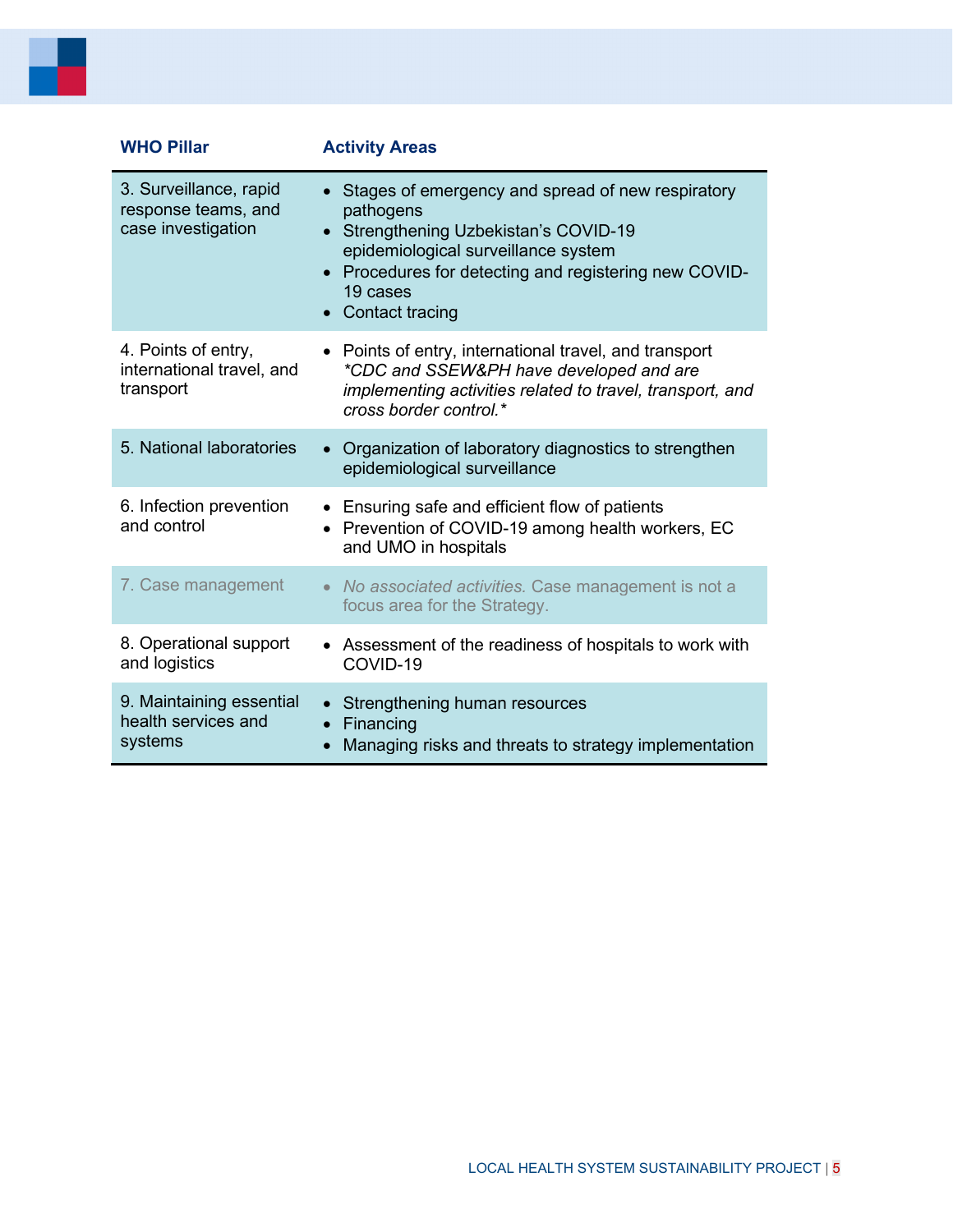# <span id="page-10-0"></span>Recommendations by Pillar

# <span id="page-10-1"></span>**Pillar 1: Country-Level Coordination, Planning, and Monitoring**

Recommendations under Pillar 1 seek to strengthen Uzbekistan's ability to effectively coordinate, plan, and monitor COVID-19 to improve the country's response efforts.

## *Responsible Organizations' Powers and Coordination*

The Special Republican Commission has broad powers and includes representatives from key ministries. The Commission's composition and powers were approved by presidential decree in January 2020. [9](#page-10-2)

Leading specialists from the SESW&PH Central Office are responsible for developing MoH orders and resolutions on preventing the spread of COVID-19 for the Chief State Sanitary Doctor. These preventive measures must be carried out by all medical organizations.

The SESW&PH is responsible for setting goals; leading forecasting, planning, and programming epidemiological well-being measures during epidemics; and leading and monitoring the implementation of surveillance. Its subdivisions carry out similar tasks in the country's regions and districts.

#### **Recommendations**

• Develop and approve normative legal acts of the powers of organizations involved in countering the pandemic and the system of their interaction, with functions, responsibilities, and operational processes for the exchange and provision of information. This includes identifying indicators, reporting frequency, reporting tools, functions, and responsibilities.

### *Legal and Regulatory Framework for the National Epidemiological Surveillance System*

A sound legal and regulatory framework is needed to improve epidemiological surveillance across the GoU. Because the fight against COVID-19 is a cross-sectoral issue, key regulatory documents are designed to strengthen coordination among GoU institutions and their activities. The MoH is developing normative legal acts to regulate health care services, including COVID-19 measures.

The main strategic direction for epidemiological surveillance of COVID-19 were formulated in Presidential Decree No. UP-6023, dated July 25, 2020.<sup>[10](#page-10-3)</sup> The Special Republican Commission issues decrees that are implemented by different ministries and departments. However, there is a need to strengthen the regulatory framework to improve intersectoral coordination between ministries and other local and regional entities such as laboratory networks and primary health care centers that are working to counter the COVID-19 epidemic.[11](#page-10-4)

Currently, COVID-19 prevention measures are carried out under the framework of (1) the law "On the Sanitary and Epidemiological Well-Being of the Population" and (2) the law "On the

<span id="page-10-2"></span><sup>9</sup> Decree No. R-5537 of the President of the Republic of Uzbekistan, dated January 29, 2020, "On the formation of a special republican commission but preparing a program of measures to prevent the import and spread of a new type of coronavirus in the Republic of Uzbekistan."

<span id="page-10-3"></span><sup>&</sup>lt;sup>10</sup> Decree No. 6035 of the President of the Republic of Uzbekistan, dated July 25, 2020, «On measures to mitigate the coronavirus pandemic, fundamentally improve the system of sanitary and epidemiological welfare and public

<span id="page-10-4"></span><sup>&</sup>lt;sup>11</sup> Study of the Current State COVID-19 Epidemiologic Surveillance System in the Republic of Uzbekistan (LHSS)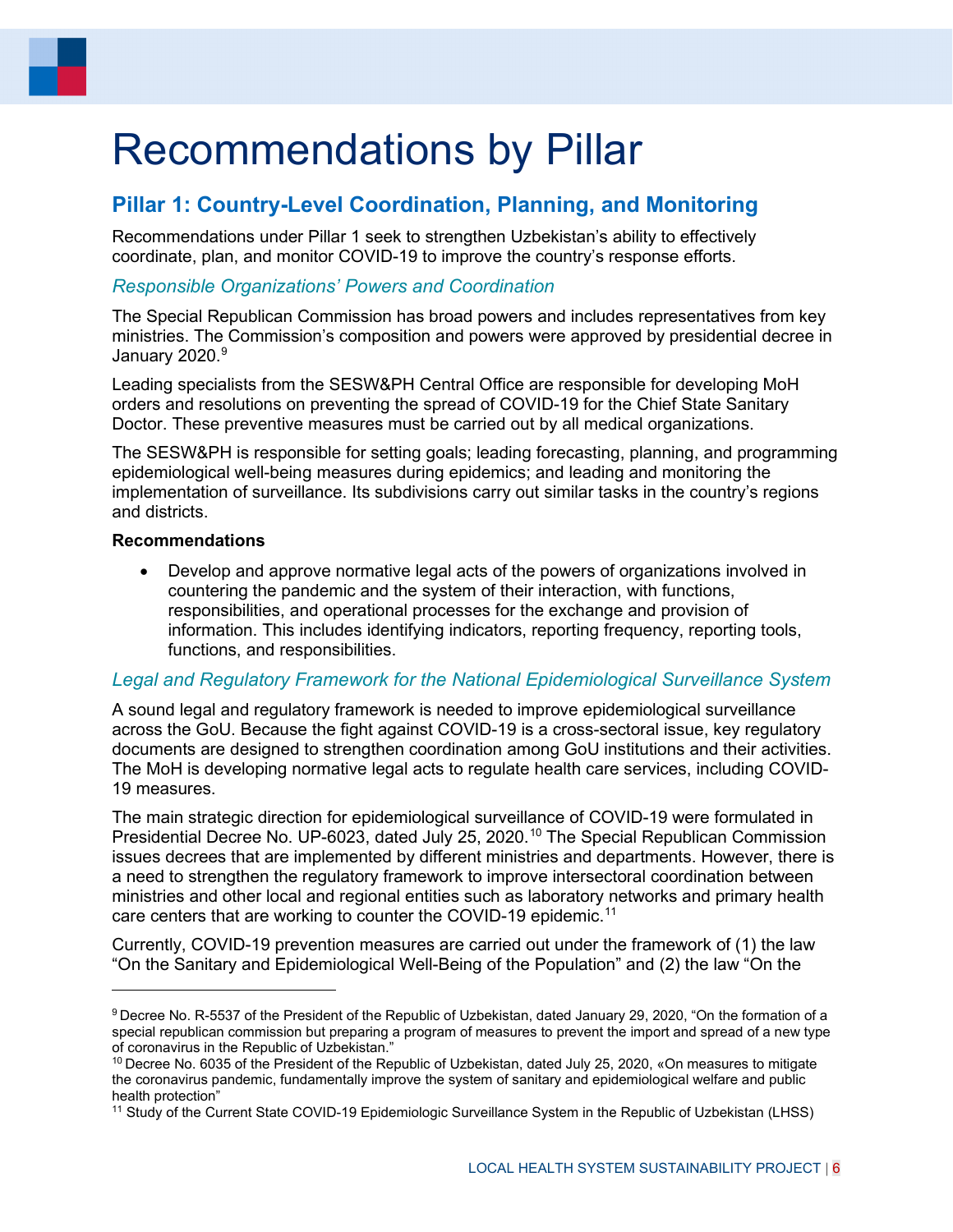Protection of the Population and Territory from Natural and Technogenic Emergencies." Other regulations and decrees to address emerging needs were developed as the pandemic evolved.

Countering COVID-19 requires the participation of a broad government coalition, which is coordinated by the Special Republican Commission, headed by the Prime Minister. The main executive agency is the MoH.<sup>[12](#page-11-0)</sup> Participating entities include the following:

- *Academies:* Academy of Sciences
- *Agencies:* Agency for the Development of the Pharmaceutical Industry; Agency for Information and Mass Communications under The President of the Republic of Uzbekistan
- *Armed forces and security:* Border troops; State Security Service
- *Media Outlets:* National Television and Radio Company of Uzbekistan
- *State committees:* State Customs Committee; State Committee for Tourism Development; State Committee for Ecology and Environmental Protection; State Committee for Ecology and Environmental Protection
- *Government ministries:* Ministry of Internal Affairs; Ministry of Finance; Ministry of Foreign Affairs; Ministry for Veterinary Medicine and Livestock Development; Ministry of Innovative Development; Ministry of Investments; Ministry of Economy and Industry; Ministry of Preschool Education; Ministry of Public Education; Ministry of Higher and Secondary Specialized Education
- *Travel-related institutions*: Uzbekistan's main airports

#### **Recommendations**

- Normative acts should detail oversight of how the Special Republican Commission's decisions are implemented at all levels.
- Develop and approve processes, steps, and positions responsible for information sharing (indicators and frequency of information provision) between the MoH and other ministries, departments, local authorities, and organizations involved in countering the pandemic.
- Develop and approve rapid response plans for all four infection-transmission scenarios (pandemic Phase 4) at the national and regional levels.
- Develop and approve regulatory acts to strengthen the epidemiological surveillance system for COVID-19 and other new acute respiratory infections that could develop into pandemics.
- Create a department within the SESW&PH with responsibility for ongoing epidemiological analysis, including forecasting, planning, monitoring, and management of epidemiological surveillance activities.

### *Data Collection and Epidemiological Analysis Procedures*

The organization of data collection and analysis procedures is a critical aspect of epidemiological surveillance and is the responsibility of the SESW&PH. For COVID-19, information collection is carried out within the framework of the existing system for recording

<span id="page-11-0"></span><sup>&</sup>lt;sup>12</sup> Decree No. R-5537 of the President of the Republic of Uzbekistan.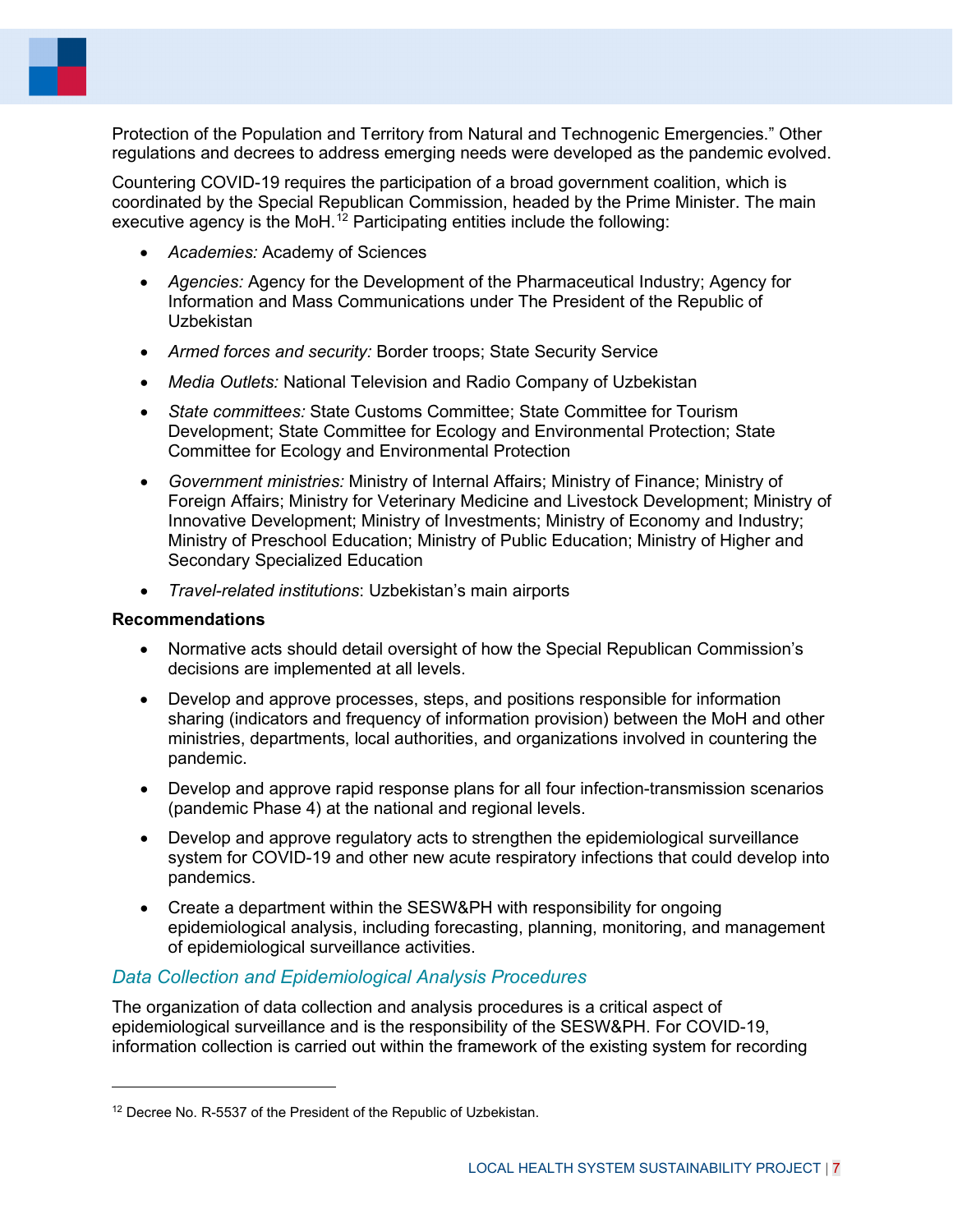

and reporting on infectious diseases. Uzbekistan uses two case registration systems: routine epidemiological surveillance and sentinel surveillance. Due to the country's context, it is more convenient to conduct routine surveillance for COVID-19, but this would be best aided by an electronic tool for registering cases.<sup>14</sup>

Previously, Uzbekistan used an electronic system to collect epidemiological data on infectious diseases. In 2019, the unified electronic database was suspended due to underfunding; as of November 2021, it still was not fully operational. The lack of an electronic system for data capture and management—and the resulting reliance on manual processes—has had a significant impact on Uzbekistan's COVID-19 surveillance progress and processes. [13](#page-12-0)

For completeness of the information collected, all cases of COVID-19 should be recorded daily. All cases identified among international visitors to Uzbekistan, and their contact persons, should also be recorded.

Data from points of departure, medical institutions, and laboratories are transmitted daily via telephone to the SESW&PH regional divisions. Data is then transmitted to the SESW&PH Central Office for analysis. Epidemiological analysis is currently limited to descriptive methodology. To strengthen Uzbekistan's epidemiological surveillance system, the SESW&PH requires capacity development in the use of modern methods (such as diagnostic analytics, predictive analytics, and prescriptive analytics). Similarly, the Central Office would benefit from the creation of a specific department for epidemiological analysis that could inform measures to address SARS-CoV-2 and other new pathogens.14

The full-length Strategy, referenced earlier, contains a detailed diagram of epidemiological analysis procedures.

#### **Recommendations**

- Develop regulatory documents on digitizing data collection and analysis, ensuring information collection, and disseminating analysis results, with an approved action plan and deadlines for implementing these activities.
- Strengthen and modernize existing electronic tracking information systems for routine and sentinel epidemiological surveillance of infectious diseases, including COVID-19.
- Develop standard forms for registration and reporting that can be digitized and serve as the basis for new epidemiological surveillance software.
- Strengthen the capacity of SESW&PH by training personnel on epidemiological analytics, including epidemiological diagnostics, forecasting, and prescriptive analytics.
- Organize and formalize communication pathways within the SESW&PH and with other GoU ministries and departments.

### *Monitoring Uzbekistan's Epidemiological Situation*

A comprehensive analysis of the epidemiological situation in Uzbekistan requires clarifying basic epidemiological concepts and their definitions at the service level, including working definitions for what is considered a case of COVID-19, strategies for identifying new cases and contacts, and testing strategies that consider the status of the pandemic.

The quality of COVID-19 surveillance data should be monitored using performance indicators such as timeliness and completeness. To ensure the quality of monitoring, accurate definitions

<span id="page-12-0"></span><sup>&</sup>lt;sup>13</sup> Study of the Current State COVID-19 Epidemiologic Surveillance System in the Republic of Uzbekistan (LHSS)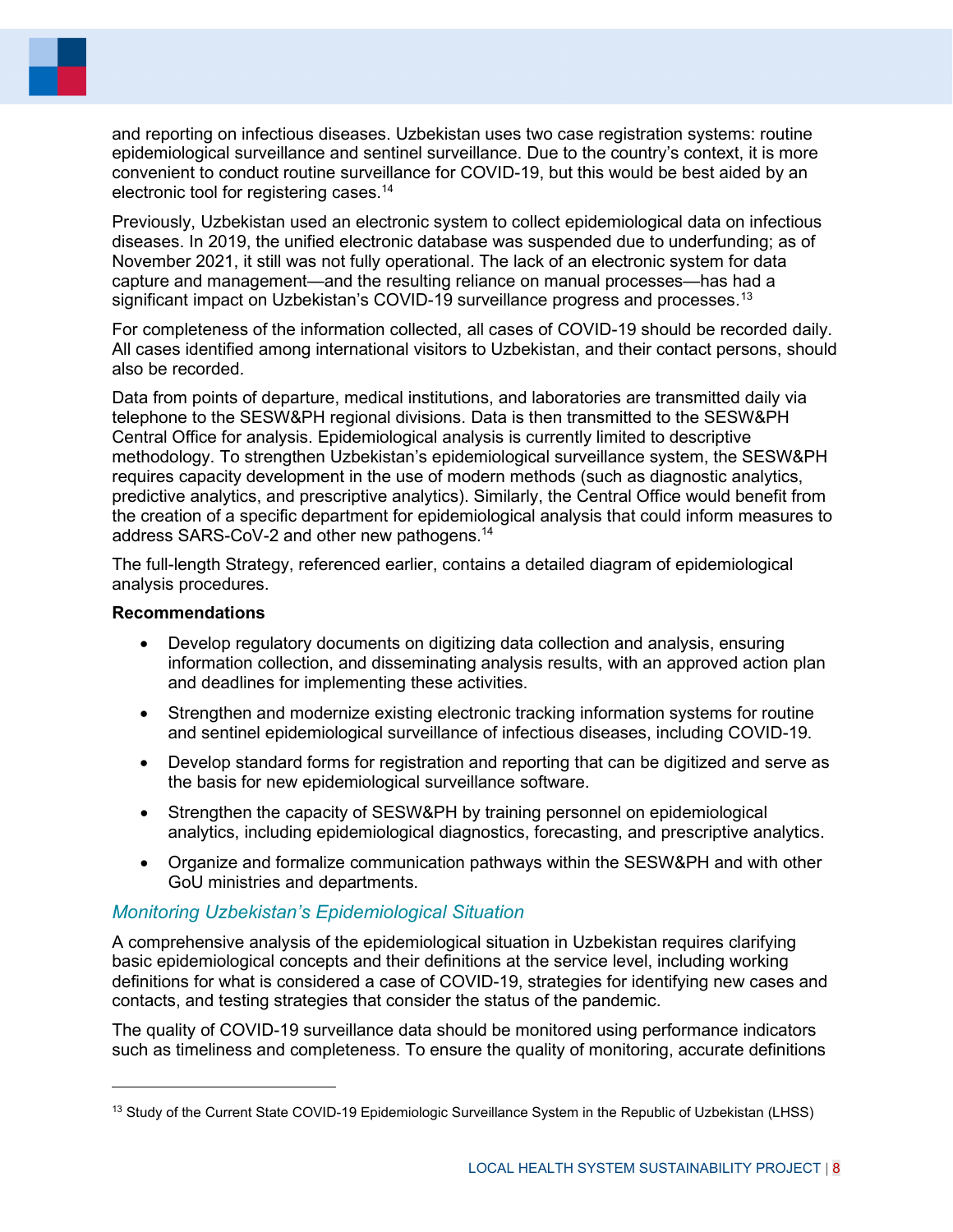of indicators and proven data collection techniques are needed. Each indicator should have a written description, including collection methods and calculation formulas.

Uzbekistan, as a WHO Member State, participates in the global surveillance system and reports daily cases of illness and death as well as weekly cumulative cases and deaths. As part of the implementation of the new Strategy, the following indicators should be included in the country's reporting to ensure alignment with WHO recommendations:

- Number of confirmed infections
- Number of likely infections
- Number of deaths from confirmed infection
- Number of deaths from probable infection
- Number of hospitalized (confirmed and probable cases)
- Number of discharged/recovered (confirmed and probable cases)
- Number of infected healthcare workers
- Number of healthcare workers who died from carbon monoxide
- Number of individuals tested
- Number of people who underwent polymerase chain reaction (PCR) tests (positive and negative results)

Additional indicators from the WHO's COVID-19 surveillance questionnaire, used to measure areas such as national level coordination, goals and objectives of the country's surveillance policy, and microbiological and laboratory support would ideally be included in reporting. Optimally, indicator data would be collected weekly and analyzed by region, gender, and age.

The main criterion for confirming an epidemic is under control is the effective reproduction number, *Rt*. This is the number of secondary cases per infection. An *Rt* value below 1 for at least two weeks confirms that the epidemic is under control and is on the decline.

Additional epidemiological criteria confirming the controllability of the epidemic:

- Within a three-week period since the last peak of incidence, a continuous decrease in the observed number of probable and confirmed cases by 50 percent or more is recorded
- Less than 5 percent of tests for COVID-19 are positive within at least two weeks, subject to systematic identification and testing of suspected cases.
- At least 80 percent of cases are detected among previously identified and registered contacts.
- For more than three weeks, the number of deaths among people with a confirmed and probable diagnosis of COVID-19 has been decreasing.
- Over the past two weeks, the proportion of hospitalizations and intensive care placements among people with a confirmed and probable diagnosis of COVID-19 has been continuously decreasing.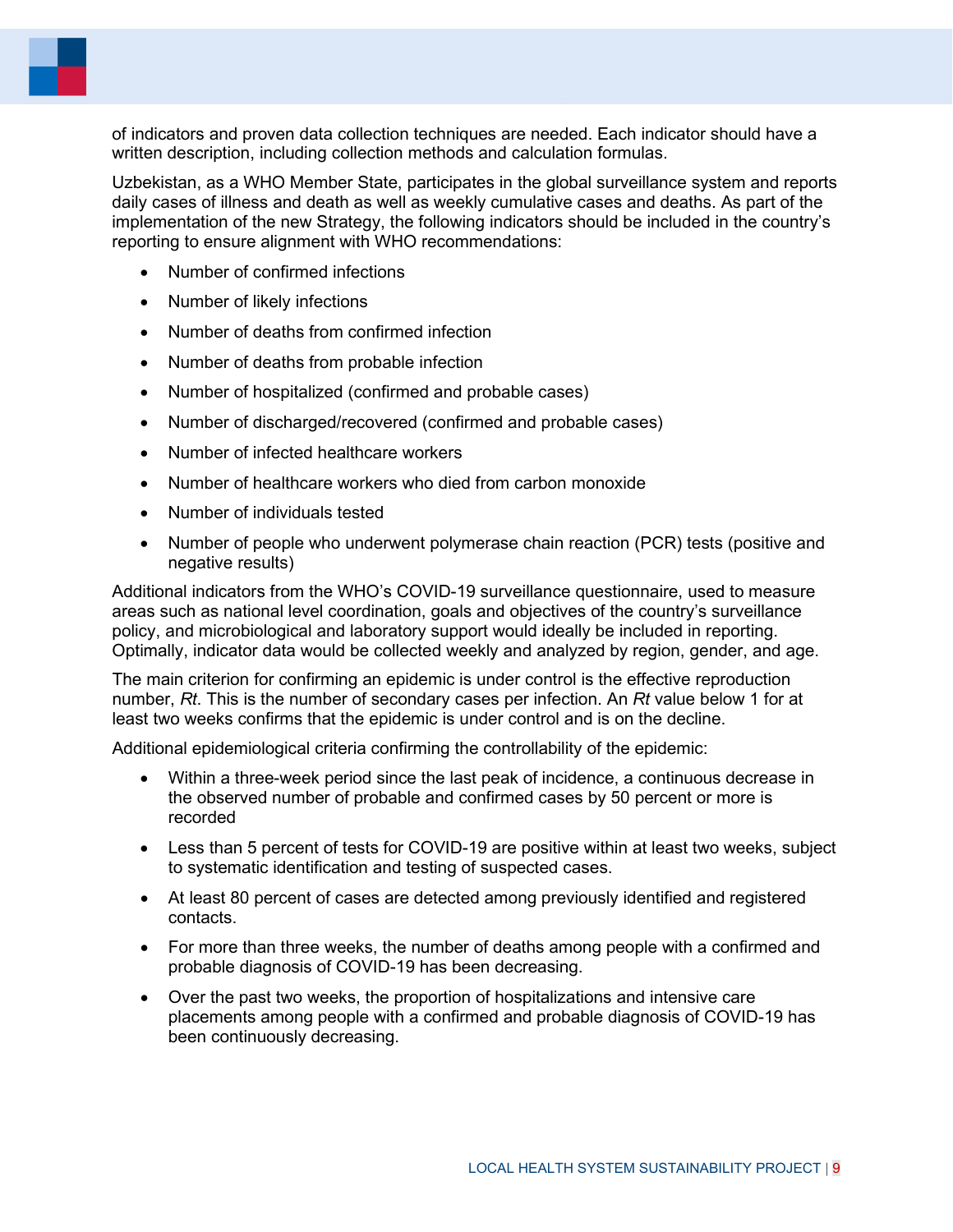• Reduction in age-distributed excess mortality from pneumonia.<sup>[14](#page-14-2)</sup>

#### **Recommendations**

- Ensure consistent epidemiological analysis workflows and the completeness and quality of data provided for global COVID-19 surveillance, which are critical to national and local risk assessments and risk management responses.
- Apply USAID's data quality dimensions (validity, reliability, timeliness, precision, and integrity) where possible.
- Approve the list of national indicators and their use to confirm the controllability of the epidemiological situation for COVID-19.
- Develop and approve relevant guidelines for analytical and predictive epidemiology, including indicators and formulas for their calculation, and how indicators can be used to inform decision-making processes.
- Provide regular training to GoU epidemiologists on epidemiological analysis methods.

# <span id="page-14-0"></span>**Pillar 2: Risk Communication and Community Engagement**

# *Preventing COVID-19*

Preventive measures against the spread of COVID-19 include wearing masks, proper handwashing hygiene, social distancing, vaccination, and revaccination. Media campaigns grounded in correct information should be conducted on a regular basis. Promoting vaccination is essential, as vaccination will reduce the spread of COVID-19 and thereby reduce morbidity and mortality.

#### **Recommendations**

- Develop and implement a COVID-19 mass media communication strategy on risk communication and safe behaviors, with a focus on addressing false information.
- Regularly analyzing behavioral drivers of the pandemic and developing risk communication approaches in accordance with the country's epidemiological status.
- Develop and approve a national COVID-19 vaccination plan, including information on the procurement of vaccines and related consumables.

# <span id="page-14-1"></span>**Pillar 3: Surveillance, Rapid Response Teams, and Case Investigation**

### *Stages of Emergence and Spread of New Respiratory Pathogens*

According to WHO classification, there are four phases of epidemiological development for new pathogens with pandemic potential, which include COVID-19:

- Phase 1 No reported cases (including both zero transmission and no identified and reported cases)
- Phase  $2 -$  Single cases
- Phase 3 Clusters of cases (several cases of diseases related to each other)

<span id="page-14-2"></span><sup>14</sup> *Draft Strategy for Epidemiological Surveillance, Control and Prevention of COVID-19*, working version dated March 30, 2021, Chapter 7, "Monitoring and control of the implementation of the strategy."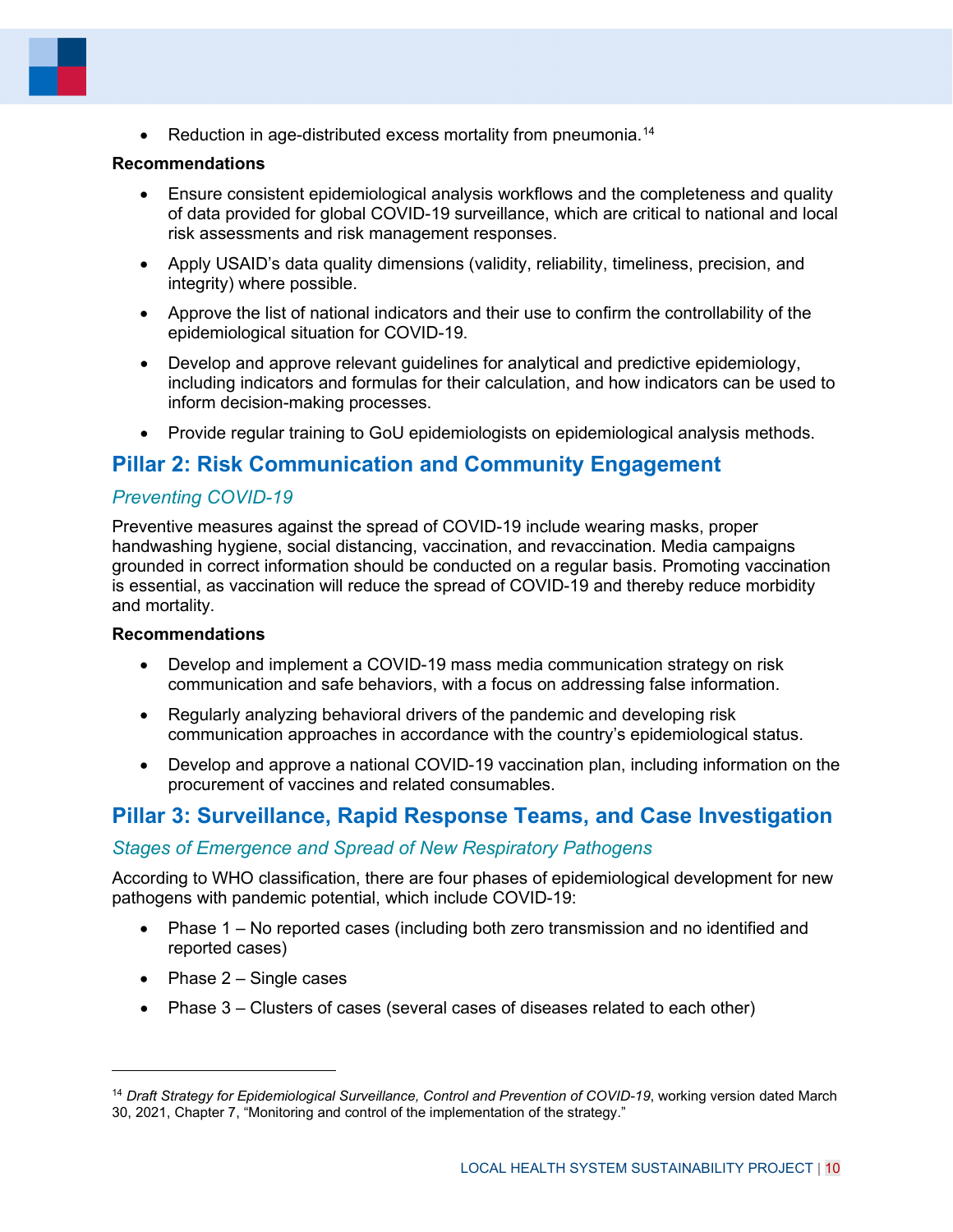• Phase 4 – Mass distribution (MR). This phase of mass spread is further subdivided into four levels, from low transmission (MP1) to very high transmission (MP4).

As a WHO Member State, Uzbekistan must assess the epidemiological situation based on transmission activity. As the epidemic continues, classification of COVID-19 transmission scenarios may worsen or improve. When moving from one scenario to another, WHO recommends the following:

- Changes to the degradation script function should be reported at any time.
- If the assessment of the transmission scenario improves, it should be monitored for a 28-day period before confirming a decrease in the transmission rate.
- Development partners are consulted to consider how the surveillance and testing strategy has affected the epidemic before reclassifying the transmission scenario for improvement.

#### **Recommendations**

- Develop and approve operational response plans per the identified transmission scenarios at the national level and in departmental and regional plans. Operational response plans should be harmonized with each other. The national plan is drawn up by the MoH and approved by the Cabinet of Ministers.<sup>[15](#page-15-0)</sup>
- Develop and approve measures to increase the capacity of the national epidemiological surveillance system to rapidly assess transmission scenarios. The plan is developed by the Central Office of the SESW&PH, approved by the MoH, and agreed on with the Ministry of Finance.
- Make data informed, high-level political decisions to mitigate the social and economic impact of the epidemic under various transmission scenarios.
- Develop and approve of social and behavior change campaigns led by media companies to prevent the spread of infections among the population.

## *Procedures for Detecting and Registering New COVID-19 Cases*

To prevent and slow the transmission of COVID-19, it is necessary to promptly identify, isolate and treat cases. Patients with confirmed and suspected cases of COVID-19 are identified by clinical and epidemiological signs. New cases can be detected when patients test at primary health centers or mobile testing units. Testing for COVID-19 is also available at airports, railway and bus stations, medical institutions, polyclinics, specialized COVID-19 hospitals, and other medical institutions.

At present information about identified cases is transmitted to the SESW&PH. All information about detected cases is recorded by epidemiologists. In Uzbekistan, suspected and confirmed COVID-19 cases are documented manually. All information about detected cases is recorded by epidemiologists. For each detected case, a district-level (city-level) epidemiologist fills out an epidemiological card. Based on these cards, consolidated reports are generated and transmitted to the national and republican levels. The SESW&PH Central Office compiles a general daily report. Confirmed cases are reported to the MoH.

<span id="page-15-0"></span><sup>&</sup>lt;sup>15</sup> The full version of the WHO classification is presented in the full length LHSS assessment report and in Annex 3 of the full-length Strategy document.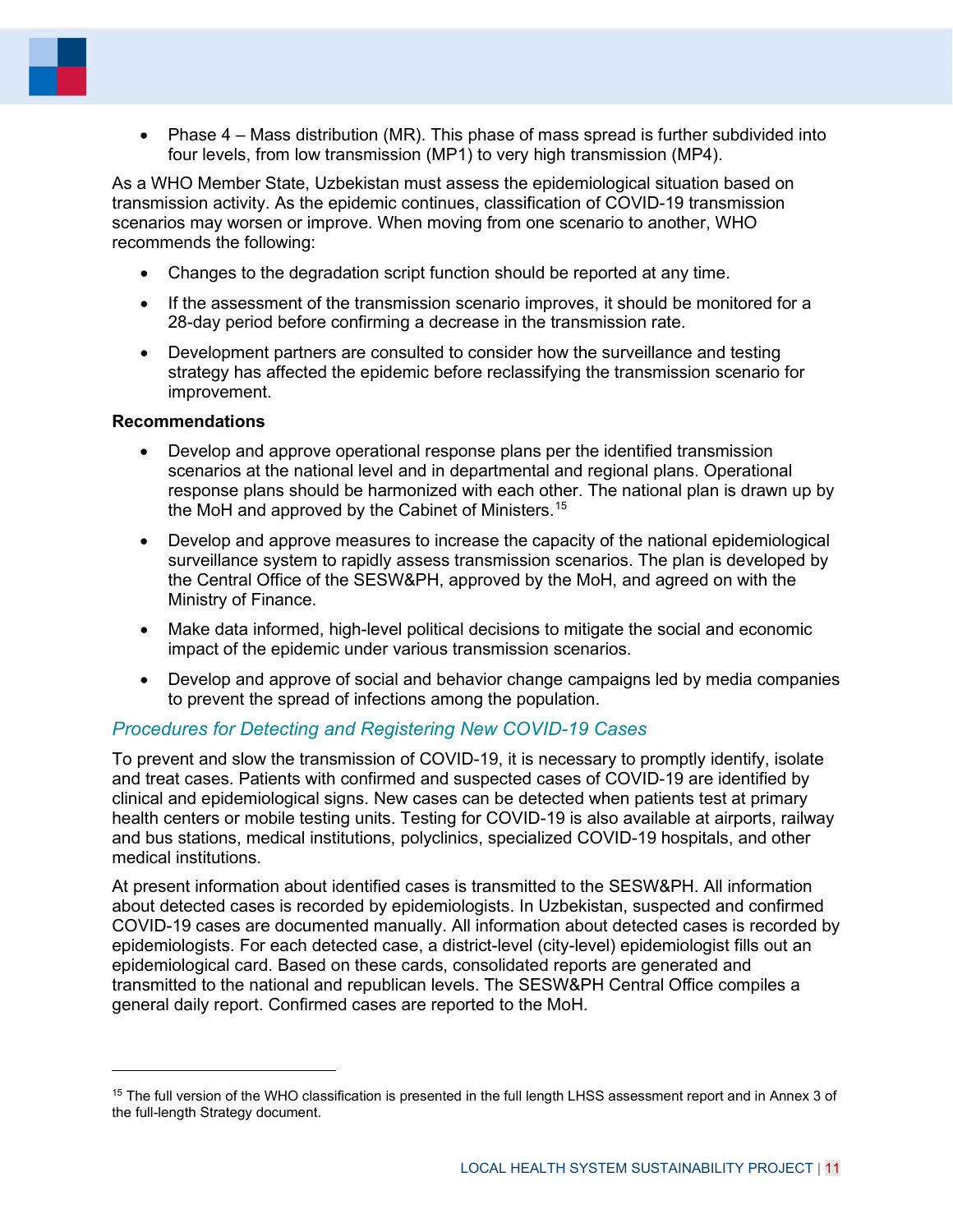#### **Recommendations**

- Revitalize the electronic system for collecting and analyzing data (attached to Pillar 1).
- Develop and obtain MoH approval for SOPs related to the detection and registration of new cases of COVID-19 (including when detecting outbreaks).
- Train epidemiologists and strengthen health workers' knowledge and skills related to the basics of COVID-19 case detection and reporting.
- Develop SOPs and implement regular training (virtual and in-person) on the SOPs for MoH and other departmental personnel.
- Obtain MoH approval for SOPs related to collecting information and monitoring deaths from COVID-19, including the calculation of excess total mortality, and identify responsible parties for collecting and monitoring data within SESW&PH. SESW&PH departments should provide aggregated mortality data, including gender and age, at least once a week.

### *Contact Tracing*

Identification, registration, and monitoring of patient contacts is a key measure for preventing transmission of COVID-19. Contact tracing is conducted daily for 14 days from the point of contact with an infected person, which enables the timely identification of individuals at high risk of infection.

Contact tracing in Uzbekistan is complicated by the lack of an accepted definition for a "close contact." There is no information about registered contacts, broken down by whether (1) there is an identified source or (2) the circumstances of the infection have been established, but the source has not been identified.

The process for informing and monitoring contacts and controlling the flow of information between the multiple entities responsible for treating COVID-19 cases and identifying and following up with contacts exists but needs to be formalized.

#### **Recommendations**

- SESW&PH should develop SOPs related to identification, registration, and daily monitoring of persons who have been in contact with COVID-19-positive patients.
- SOPs should be mandatory for all medical organizations, regardless of departmental affiliation and form of ownership (public/private).
- Train epidemiologists and strengthen health workers' knowledge and skills in the basics of COVID-19 contact tracing.
- Create a database for contact tracing and use the data in mathematical modeling to enable the SESW&PH to create short-term and long-term forecasts, determine pathogen transmissibility, and identify preventive measures.

# <span id="page-16-0"></span>**Pillar 4: Points of Entry, International Travel, and Transport**

## *Points of Entry, International Travel, and Transport*

Measures to reduce public health risks associated with domestic and international travel are informed by the WHO's International Health Regulations. In accordance with MoH Order No.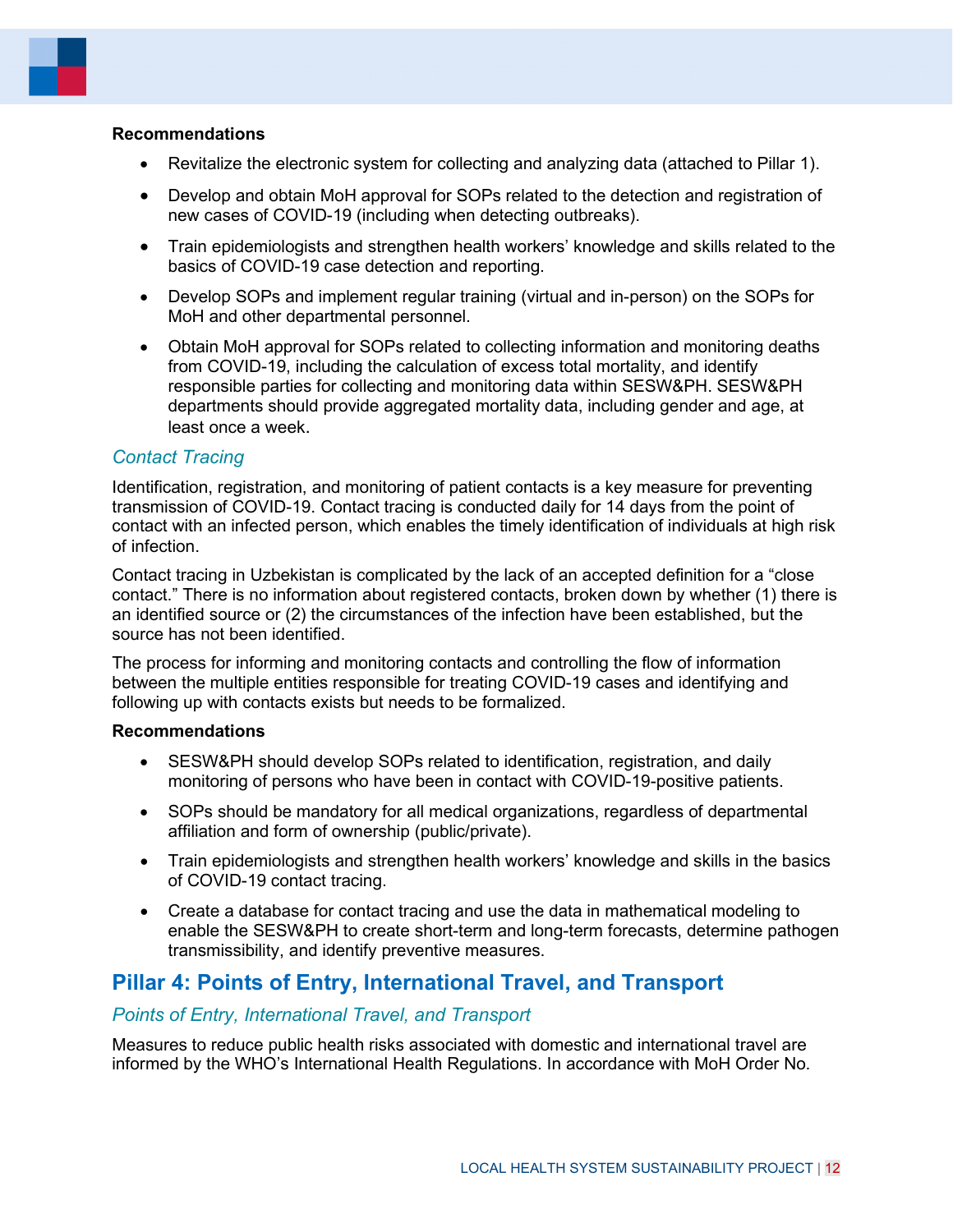9,<sup>[16](#page-17-1)</sup> technical working groups with subject-matter experts have been formed for the implementation of the WHO regulations and COVID-19 infection prevention measures have been established, including rules for the operation of sanitary-quarantine points, registration of persons arriving from abroad, and isolation of active cases. In this summary document, Pillar 4 relates closely to Pillar 1 and 3.

All cases identified among foreign travelers and their contacts are registered. There are periods when foreign travelers are required to self-isolate at home or in a hotel at their own expense. Beginning in December 2021, foreign travelers must present a valid negative PCR certificate issued within the last 72 hours. Arriving passengers without a negative PCR test prior to travel may be subject to a rapid screening test at the point of entry. If a traveler at a point of entry is suspected of being ill, checkpoint staff will alert the health authorities for additional guidance.

#### **Recommendations**

- Develop and apply SOPs for the rapid detection of imported cases caused by new strains of SARS-CoV-2.
- Create an electronic database to collect data on travelers and COVID-19 status and analyze the circulation of new strains of SARS-CoV-2.
- Link the electronic database to national surveillance efforts (links to Pillar 3).

# <span id="page-17-0"></span>**Pillar 5: National Laboratories**

## *Organization of Laboratory Diagnostics to Strengthen Epidemiological Surveillance*

According to the Special Republican Commission, reverse-transcription PCR is the method used to diagnose COVID-19. Enzyme-Linked Immunosorbent Assay (ELISA) and rapid testing methods have also been introduced.

The accuracy of laboratory results is important, and the risk remains that testing capacity will not match testing needs. Depending on transmissibility, the number of cases, laboratory testing capacity, and the rapid deployment of additional capabilities, testing may need to be prioritized according to the epidemiological situation.

An external assessment of Uzbekistan's laboratory quality was carried out by the WHO. WHO consultants identified issues with the collection and transportation of samples and their quality. Laboratory testing of individuals with suspected COVID-19 is fragmented in the National COVID-19 Guidelines. As practice shows, it is better to formalize these procedures in the form of SOPs that detail each step based on WHO recommendations.

#### **Recommendations**

- Create an electronic laboratory system linked to the electronic tracking system for COVID-19.
- SESW&PH specialists should develop and include a COVID-19 testing policy in operational response plans, in accordance with identified transmission scenarios at national, departmental, and regional levels.

<span id="page-17-1"></span><sup>&</sup>lt;sup>16</sup> MoH Order No. 9, "Improving the mechanism for the implementation of International Health Regulations in the health care system."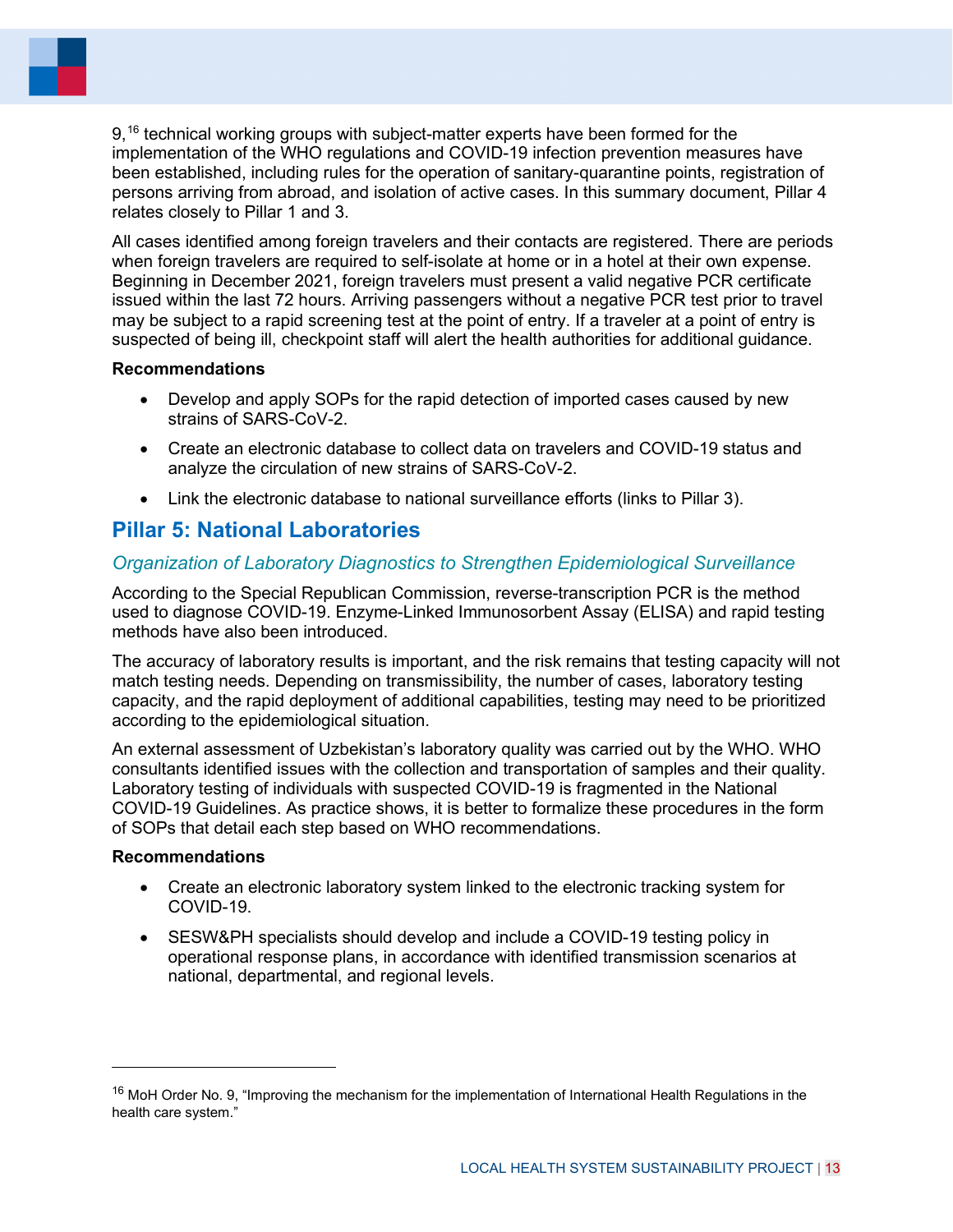

- Develop and obtain MoH approval for SOPs related to laboratory diagnosis of viral infections, including COVID-19. Adherence to SOPs should be binding on all laboratories, regardless of departmental affiliation or ownership (public or private).
- Conduct a sero-epidemiological study to assess population immunity, with the involvement of scientific institutions that are part of the SESW&PH.
- Develop and approve SOPs on biosafety for laboratory personnel, regardless of departmental affiliation and form of ownership (public or private).
- Procure laboratory equipment to monitor long-term epidemiological trends and the evolution of COVID-19.
- Develop and implement a program for the use of PCR diagnostic panels to study the cocirculation of significant respiratory viruses, including SARS-CoV-2, MERS-CoV, SARS-CoV, seasonal coronaviruses, and acute respiratory infections. This will help provide a reliable epidemiological picture for these viruses.

# <span id="page-18-0"></span>**Pillar 6: Infection Prevention and Control**

# *Ensuring Safe and Efficient Flow of Patients*

Due to exposure risks, developing and implementing COVID-19 infection prevention and control (IPC) measures at health care facilities is essential. This is especially important at primary health centers, clinics, and hospital emergency departments. Adherence to standard precautions for all patients and should be strengthened and include environmental disinfection, such as cleaning and disinfecting health care facility surfaces.

To ensure a safe and effective flow of patients in health facilities, IPC requirements should be met, including appropriate screening, triage of patients, and targeted referral of patients.

#### **Recommendations**

- Ensure strict observance of MoH-approved IPC procedures for the screening, triage, and targeted referral of patients with probable and confirmed COVID-19 diagnoses, regardless of departmental affiliation and form of ownership (public or private).
- Develop and obtain MoH approval for SOPs for organizing the mobile teams, comprised of a general practitioner and several nurses responsible for diagnosing, treating, and referring cases of COVID-19.
- Develop and implement virtual training for health workers to reinforce appropriate prevention measures and patient screening, triage, and targeted referrals.

## *Preventing COVID-19 in the General Population*

Enacting preventive public health measures against COVID-19 is an essential component of IPC. This includes wearing masks, practicing hand hygiene, airing and cleaning the premises, and maintaining physical distance. Media campaigns (e.g., radio, television, newspapers) with correct, approved information and messages to promote social and behavior change should be conducted regularly to prevent the spread of infections among the population.

#### **Recommendations**

• Regularly assess the country's epidemiological situation and revise mass media campaigns to deliver messages about current risks and behaviors. The Special Republican Commission should ensure campaigns are accurate and conducted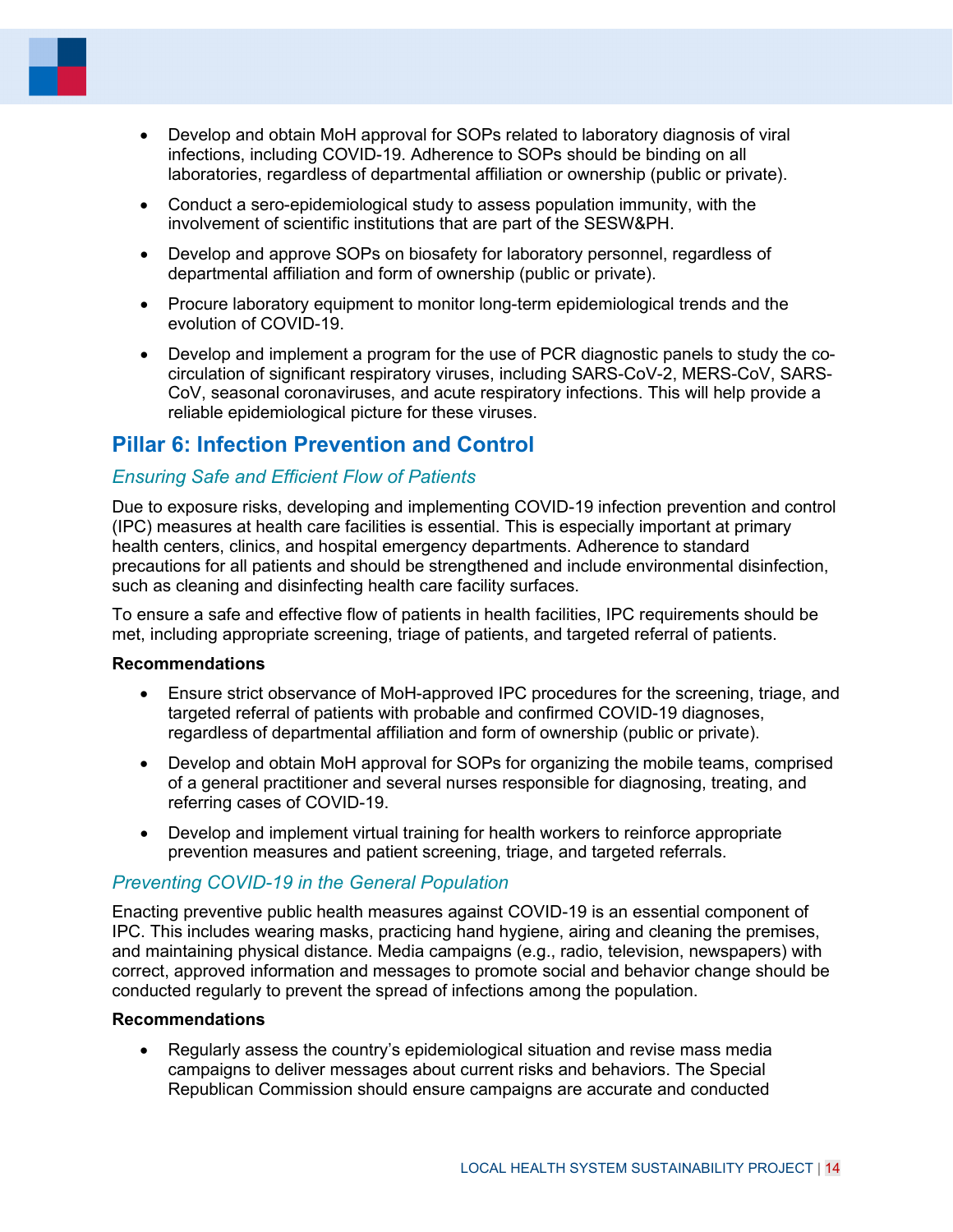regularly. The Commission includes the head of National Television and Radio, which facilitates coordination.

• Implement the COVID-19 vaccination plan: informed choice of vaccines, assessment of the cold chain, procurement of missing equipment, SOP approval and updating, identification of high-risk groups and criteria for their free vaccination, determination of pricing criteria for paid vaccination, training of personnel, and procurement of vaccines and supplies.

## *Preventing COVID-19 among Health Care Workers: Infection Control and Health Care Waste Management in Hospitals*

Tracking COVID-19 incidence among health care workers is of primary importance for Uzbekistan's public health system. Health care workers and other employees of medical institutions are at high risk of infection due to their occupational exposure to COVID-19.

Prevention of COVID-19 among health care workers requires an integrated, multidisciplinary approach that includes health and safety measures, vaccination, identification of infection risks, compliance with IPC rules, provision of personal protective equipment (PPE), and appropriate collection and disposal of medical waste.

#### **Recommendations**

- The MoH should develop and implement protocols to ensure health workers' safety and prevent their exposure to COVID-19 in the workplace.
- In accordance with updated data from WHO and CDC, MoH experts should revise the technical specifications for PPE, especially for personal respiratory protection (mandatory fit tests with individual selection of respirators).
- The MoH should update recommendations on IPC, integrating experience to date in preventing COVID-19 infection in health facilities.
- Conduct a health worker survey using one of the three WHO-recommended protocols to assess potential risk factors for the spread of COVID-19. For this survey, draw on the capacity of scientific institutions that are part of the SESW&PH structure.

## <span id="page-19-0"></span>**Pillar 7: Case Management**

*No associated activities.* Case management is not a focus area for the Strategy.

## <span id="page-19-1"></span>**Pillar 8: Operational Support and Logistics**

#### *Assessment of Hospitals' Readiness to Address COVID-19*

Preparing for and responding to COVID-19 while supporting the provision of other health care services is challenging. Key decisions and actions to reduce health system disruptions must be supported by accurate and timely data from ongoing monitoring of health service delivery and use throughout the pandemic. An initial step would be assessing the capacity of hospitals using WHO and СDС recommendations. Evaluations should be carried out on the instructions of the MoH, with the results provided to the MoH to enable timely decisions to improve services to Uzbekistan's population.

#### **Recommendations**

• Develop and implement checklists to assess in-patient medical institutions' capacity and preparedness to manage cases of COVID-19.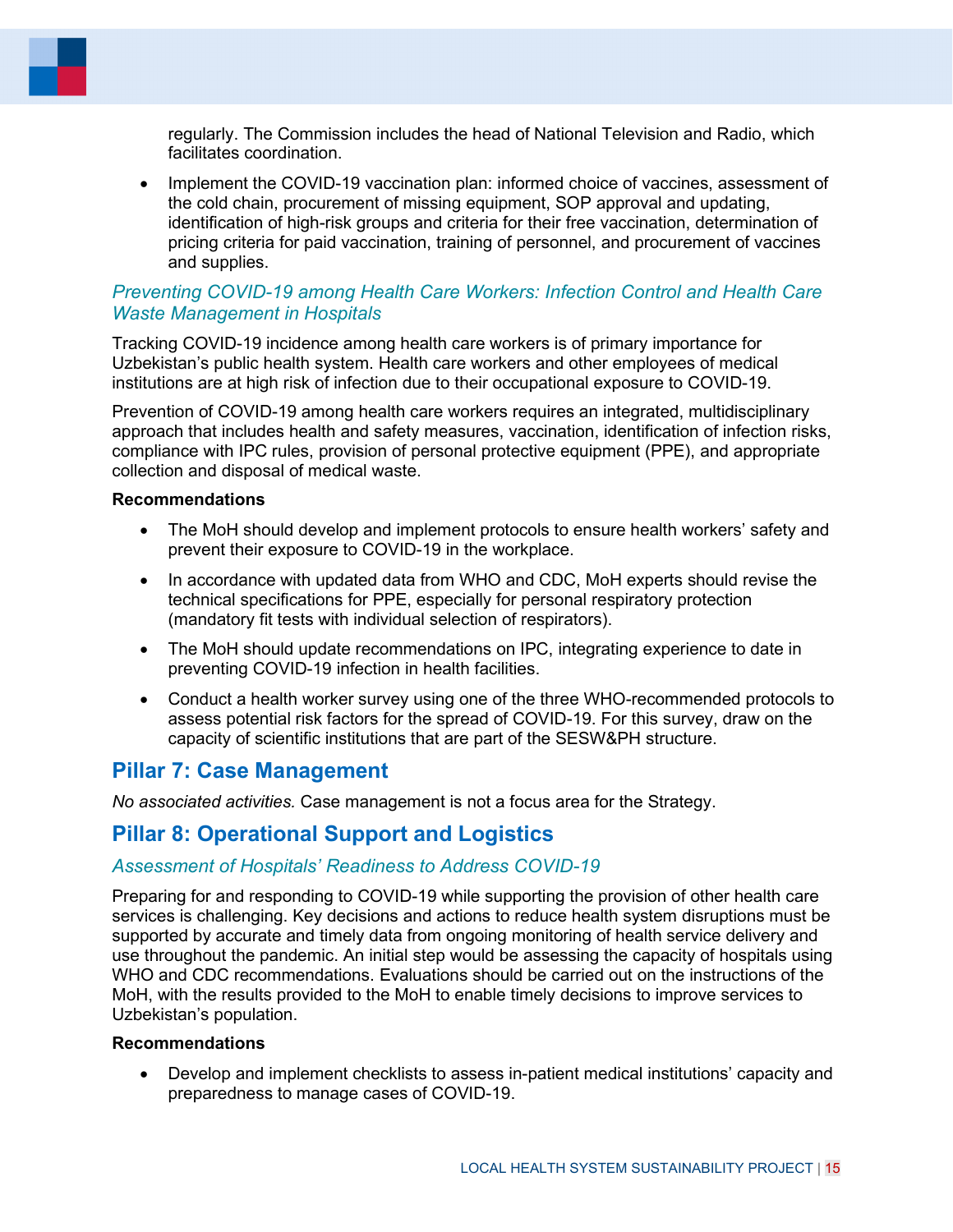

- Develop and implement checklists to assess the continuity of essential health services provision in the context of the COVID-19 pandemic.
- Conduct regular assessments before expected and projected increases in incidence.

# <span id="page-20-0"></span>**Pillar 9: Maintaining Essential Health Services and Systems**

## *Strengthening Human Resources*

As a result of the ongoing reorganization of the Sanitary and Epidemiological Service, the number of specialists—including professional epidemiologists—decreased during 2019. To implement an effective supervision system, more attention should be paid to training potential SESW&PH personnel. These personnel should include specialists who are highly qualified in COVID-19 surveillance and have the skills to conduct high-quality routine surveillance and analytical epidemiology methods (descriptive, diagnostic, prognostic and prescriptive).

At PHC and medical institution levels, there should be highly qualified specialists who have the skills to organize COVID-19 surveillance and prevention in medical institutions and to maintain IPC systems and waste management. Program should be overseen and coordinated by the MoH with active involvement from postgraduate institutes for the development of curricula.

#### **Recommendations**

- Develop and approve training programs and distance learning modules in postgraduation institutes, harmonized with the guidelines, instructions, algorithms, SOPs, and other MoH-approved regulations for COVID-19 epidemiological surveillance.
- Develop and approve the surveillance and analytical epidemiology curriculum and training for sentinel epidemiological surveillance staff.
- Develop a training module on predicting infectious diseases and training epidemiologists.
- Ensure PHC and health care facility staff are trained on epidemiological surveillance and prevention of COVID-19, as well as the organization of IPC and medical waste management.

### *Financing*

The COVID-19 response is funded through the national budget and other sources, including international and domestic donor funds. Implementation of the response is ensured through the coordinated actions of national and local authorities, GoU ministries and departments, and scientific and educational organizations. However, funding information is considered sensitive by the GoU and is not shared externally.

#### **Recommendation**

• Ensure transparency and availability of financial support measures used to manage the COVID-19 response. This can be completed by consolidating all relevant COVID-19 response resources in the national budget and coordinating co-financing from development partners.